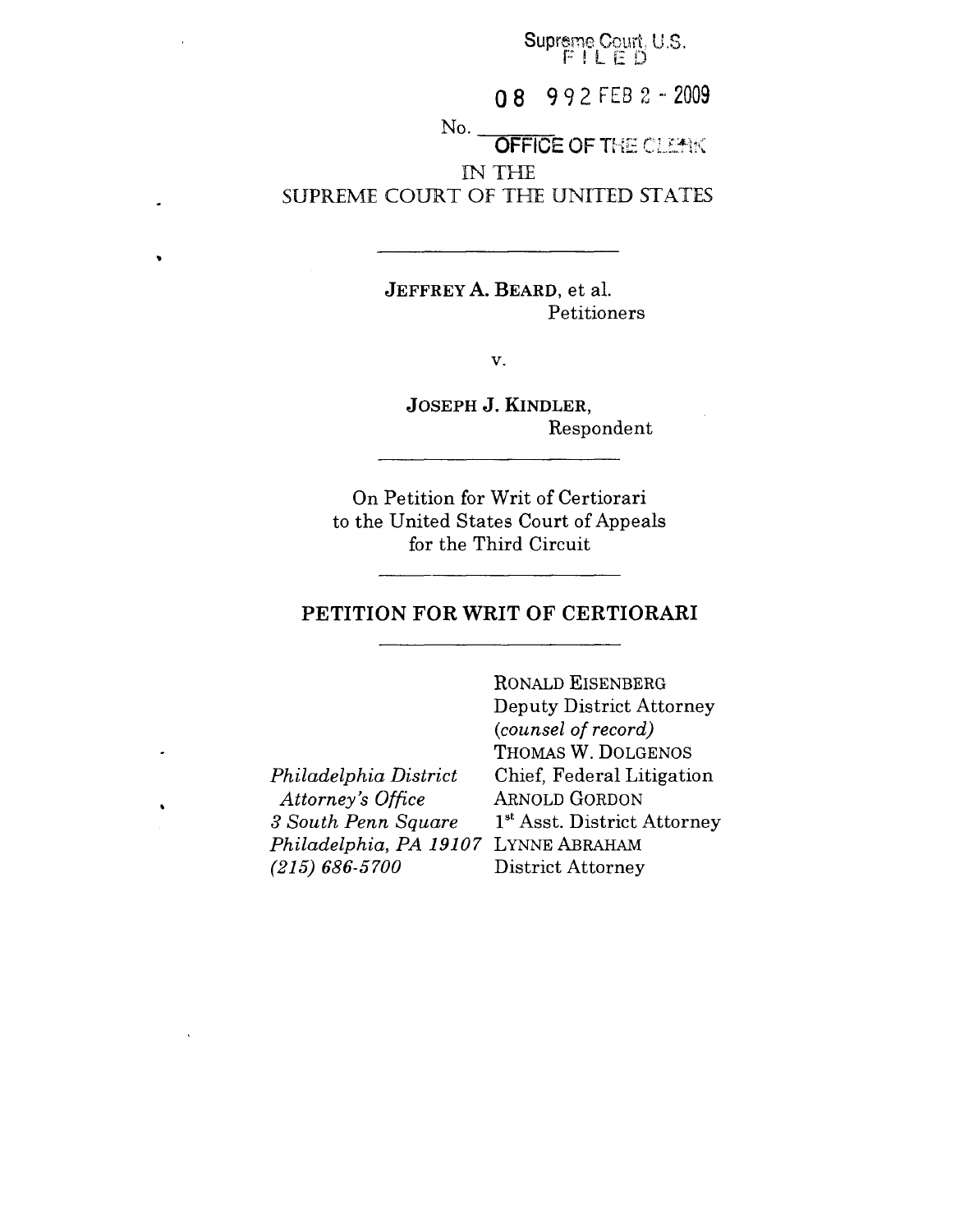#### **Capital Case**

#### **Question Presented**

After murdering a witness against him and receiving a sentence of death, respondent broke out of prison, twice. Prior to his recapture in Canada years later, the trial court exercised its discretion under state forfeiture law to dismiss respondent's post-verdict motions, resulting in default of most appellate claims. On federal habeas corpus review, the court of appeals refused to honor the state court's procedural bar, ruling that, because "the state court.., had discretion" in applying the rule, it was not "firmly established" and was therefore "inadequate."

*Is a state procedural rule automatically "inadequate" under the adequate-state-grounds doctrine - and therefore unenforceable on federal habeas corpus review- because the state rule is discretionary rather than mandatory?*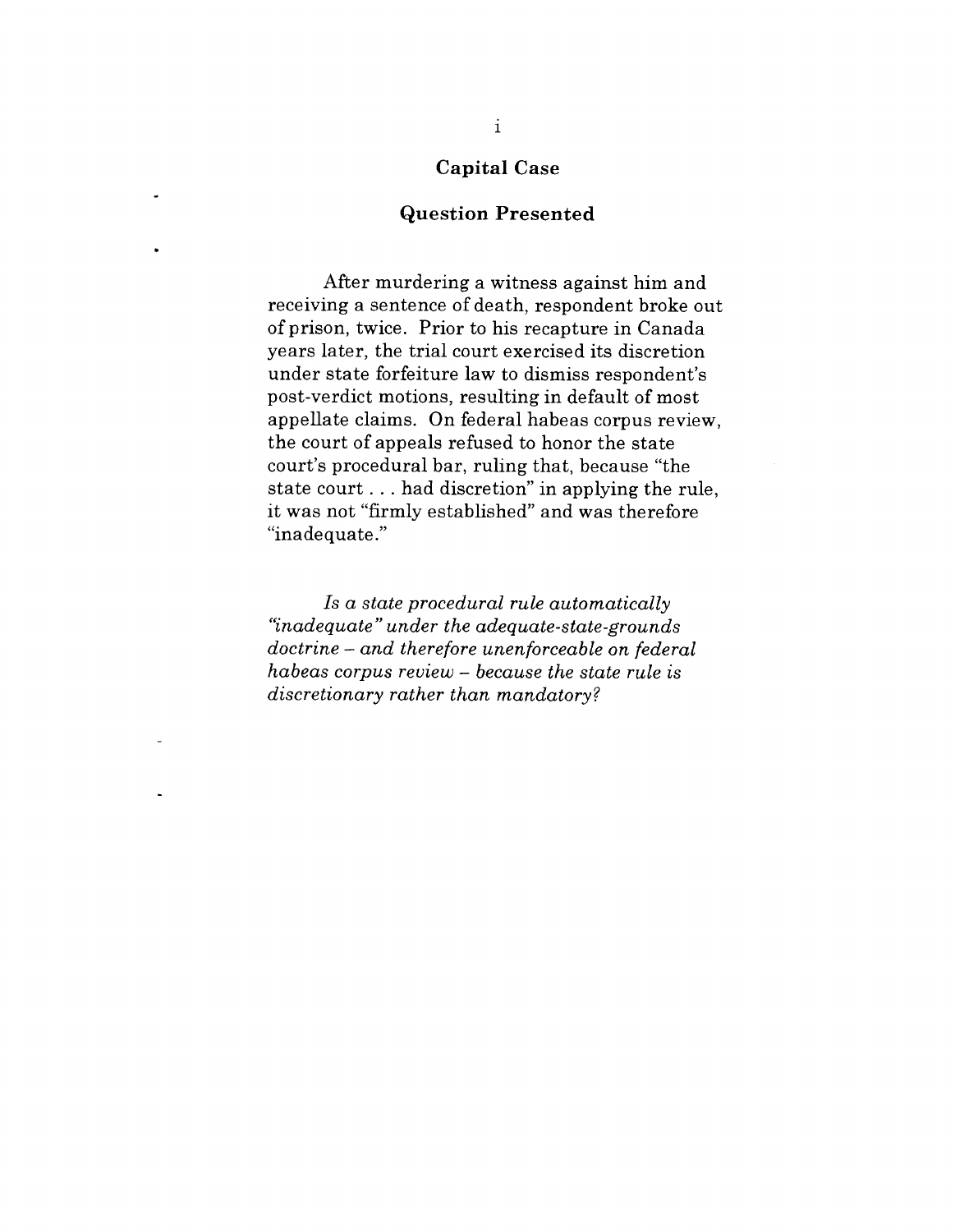### **List of Parties**

 $\ddot{\phantom{0}}$ 

#### *Petitioners*

Jeffrey A. Beard, Secretary, Pennsylvania Department of Corrections

David DiGuglielmo, Superintendent, State Correctional Institution at Graterford

Joseph P. Mazurkiewicz, Superintendent, State Correctional Institution at Rockview

*Respondent*

Joseph J. Kindler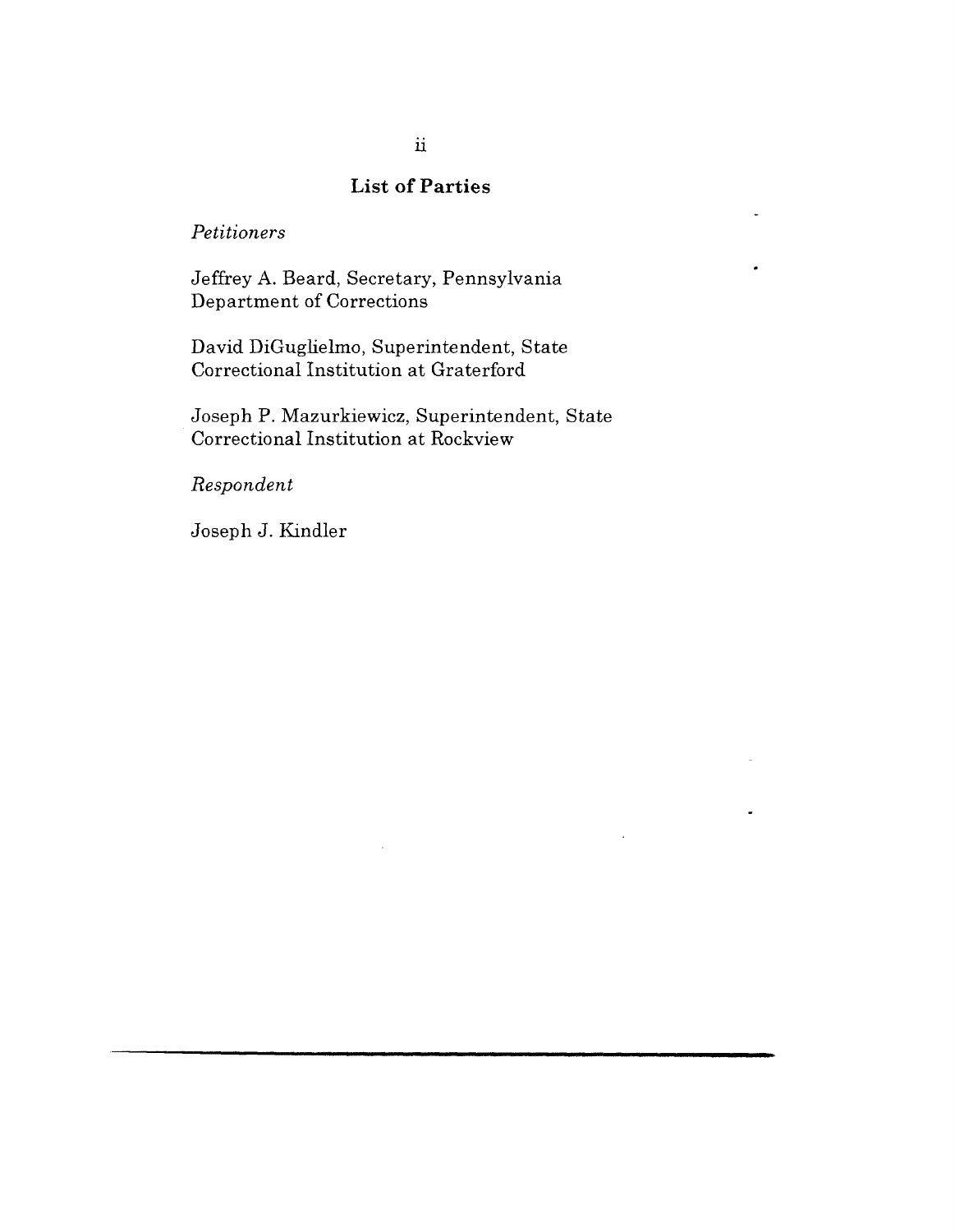# Table of Contents

 $\mathcal{L}^{\text{max}}_{\text{max}}$ 

 $\mathcal{L}^{\text{max}}$  , where  $\mathcal{L}^{\text{max}}$ 

 $\omega$ 

 $\hat{\mathbf{v}}$ 

| Question Presented                                                                                                                                                                                                                                                                           | $\mathbf{i}$        |
|----------------------------------------------------------------------------------------------------------------------------------------------------------------------------------------------------------------------------------------------------------------------------------------------|---------------------|
| List of Parties                                                                                                                                                                                                                                                                              | $\ddot{\mathbf{n}}$ |
| Table of Citations                                                                                                                                                                                                                                                                           | v                   |
| Opinions Below                                                                                                                                                                                                                                                                               | 1                   |
| Statement of Jurisdiction                                                                                                                                                                                                                                                                    | $\mathbf{1}$        |
| Constitutional and Statutory Provisions<br>Involved                                                                                                                                                                                                                                          | $\mathbf{1}$        |
| <b>Statement of the Case</b>                                                                                                                                                                                                                                                                 | $\overline{2}$      |
| Reasons for Granting the Petition                                                                                                                                                                                                                                                            | 6                   |
| A state procedural rule is not "inadequate" per se<br>under the adequate-state-grounds doctrine, and<br>thus unenforceable on federal habeas corpus<br>review, merely because the rule allows for the<br>exercise of discretion in its application to particular<br>facts and circumstances. |                     |
| Conclusion                                                                                                                                                                                                                                                                                   | 21                  |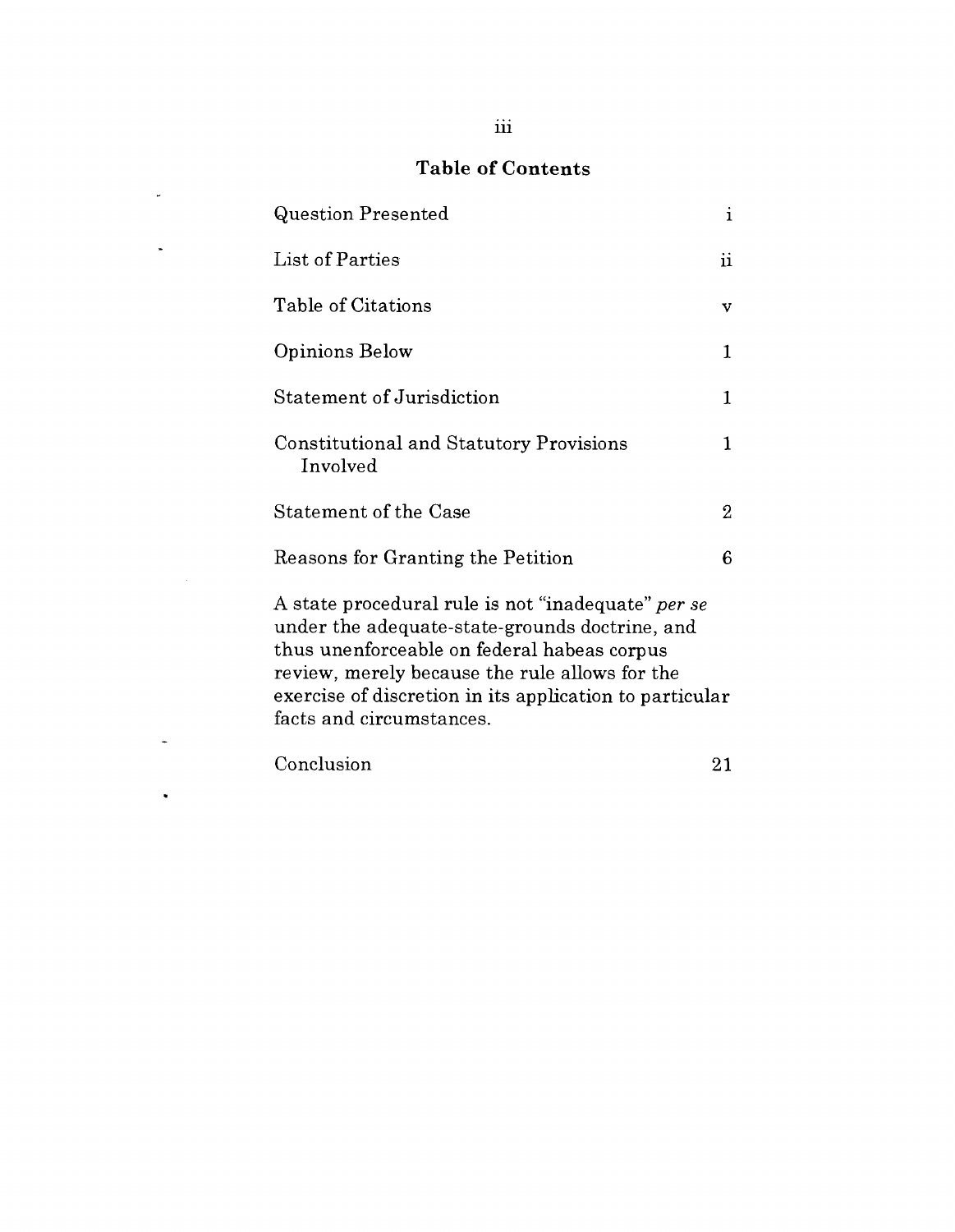# Appendix

| Third Circuit opinion                                         | App. 1  |
|---------------------------------------------------------------|---------|
| District Court opinion                                        | App. 54 |
| Pennsylvania Supreme Court<br>opinion, post-conviction appeal | App. 67 |
| Pennsylvania Supreme Court<br>opinion, direct appeal          | App. 79 |

 $\ddot{\phantom{a}}$ 

÷,

 $\ddot{\phantom{1}}$ 

 $\blacksquare$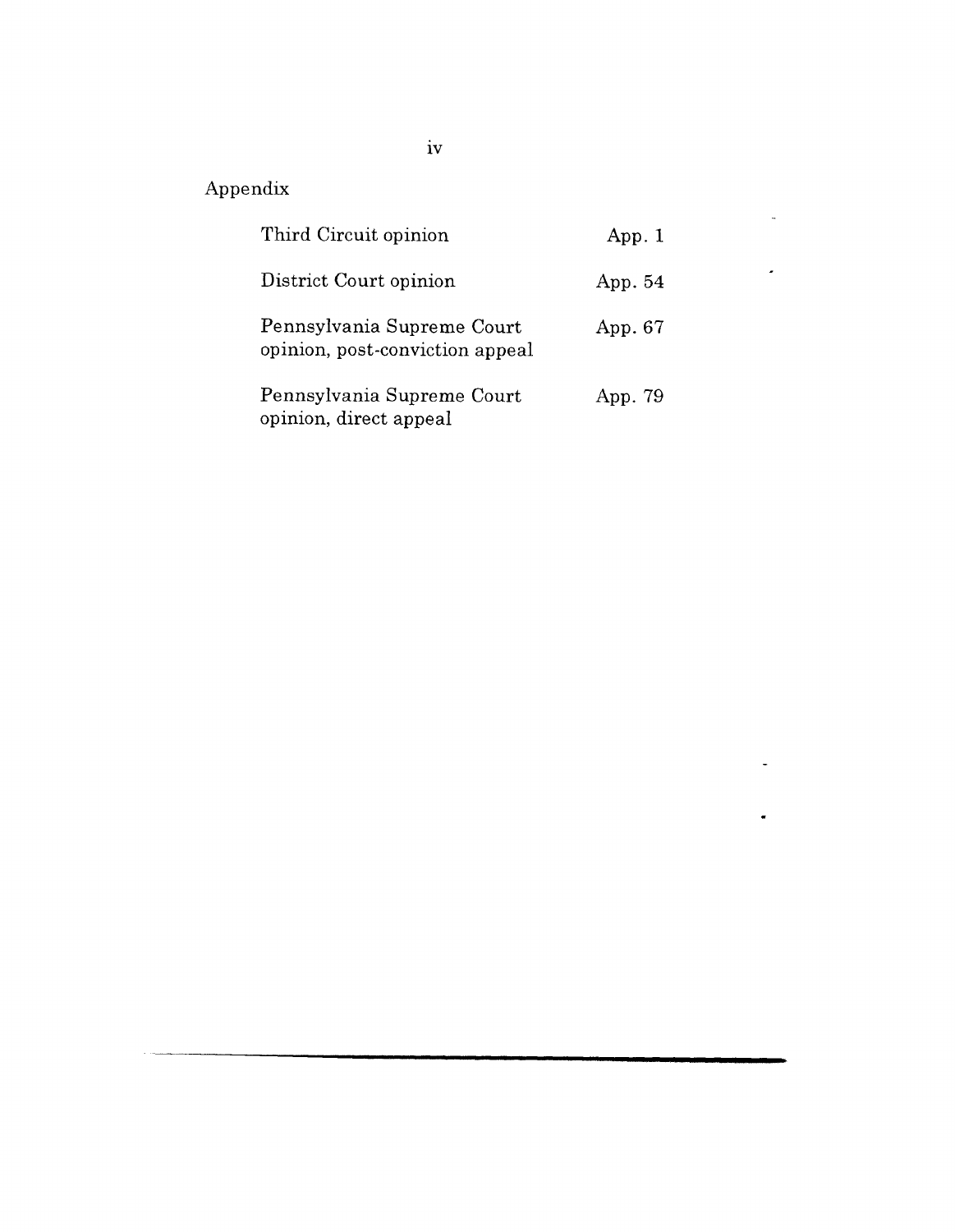## **Table of Citations**

# **Federal Cases**

 $\star$ 

 $\ddot{\phantom{a}}$ 

 $\omega$ 

 $\omega$ 

 $\sim 10^6$ 

| Allen v. Siebert, 128 S. Ct. 2 (2007)                          | 20     |
|----------------------------------------------------------------|--------|
| Barr v. City of Columbia, 378 U.S. 146 (1964)                  | 12     |
| Biehle v. Kerby, 1994 U.S. App. LEXIS 8032<br>(10th Cir. 1994) | 10     |
| <i>Brooks v. Walls, 279 F.3d 518 (7th Cir. 2002)</i>           | 20     |
| Campbell v. Burris, 515 F.3d 172 (3rd Cir. 2008)               | 11     |
| <i>Deitz v. Money,</i> 391 F.3d 804 (6th Cir. 2004)            | 10     |
| <i>Doctor v. Walters, 96 F.3d 675 (3rd Cir. 1996)</i>          | 10     |
| <i>Estelle v. Dorrough</i> , 420 U.S. 534 (1975)               | 18     |
| <i>Fearance v. Scott,</i> 56 F.3d 633 (5th Cir. 1995)          | 10     |
| Goeke v. Branch, 514 U.S. 115 (1995)                           | 17, 18 |
| <i>Hutchison v. Bell, 303 F.3d 720 (6th Cir. 2002)</i>         | 11     |
| James v. Kentucky, 466 U.S. 341 (1984)                         | 12     |
| McCalvin v. Yukins, 444 F.3d 713<br>(6th Cir. 2006)            | 10     |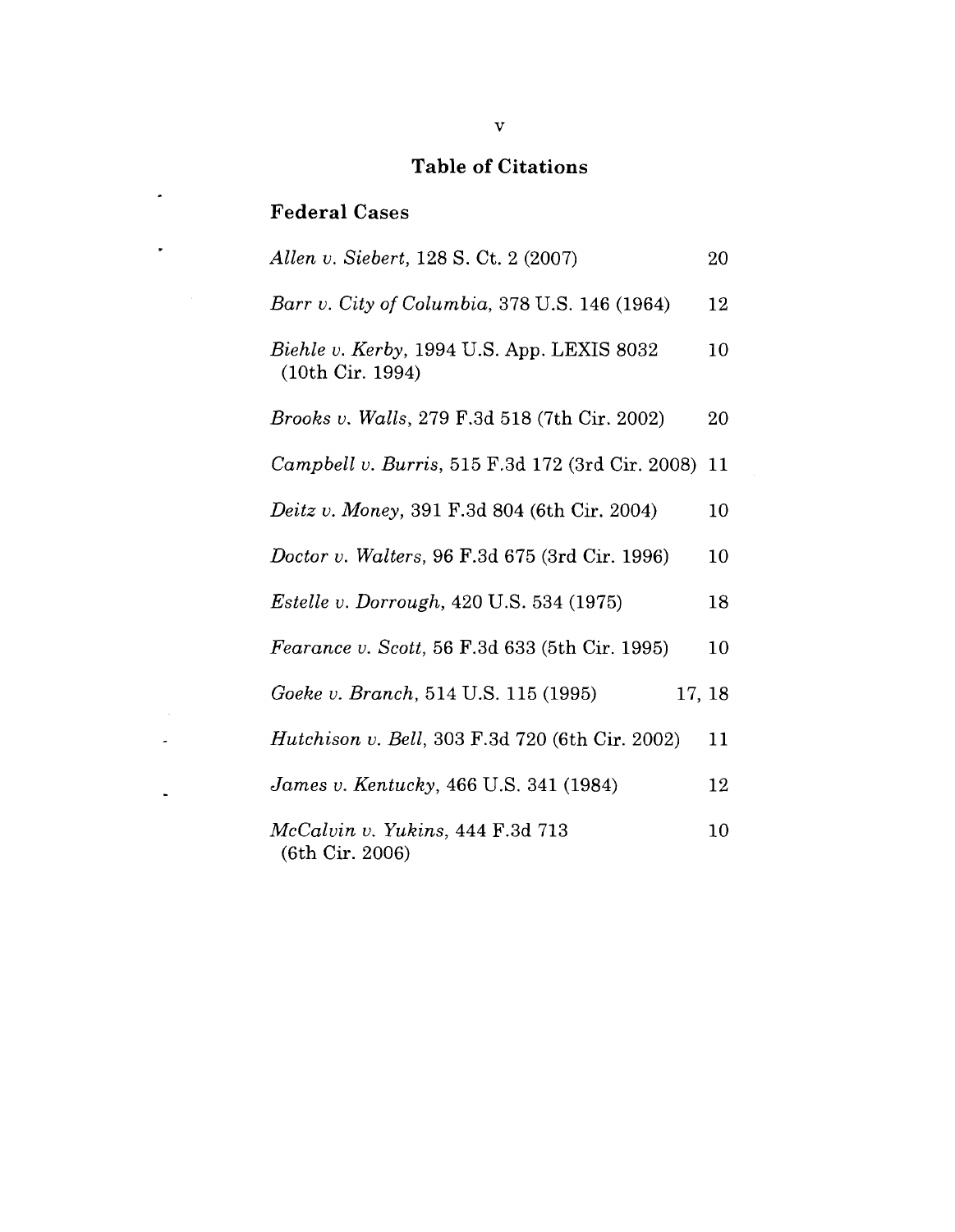| McKenna v. McDaniel, 65 F.3d 1483<br>(9th Cir. 1995)      | 10      |
|-----------------------------------------------------------|---------|
| 5, 6, 16<br>Mills v. Maryland, 486 U.S. 367 (1988)        |         |
| <i>Murray v. Hvass, 269 F.3d 896 (8th Cir. 2001)</i>      | 12      |
| Ortega-Rodriguez v. United States,<br>507 U.S. 234 (1993) | 18      |
| <i>Pace v. DiGuglielmo, 544 U.S. 408 (2005)</i>           | 19, 20  |
| Prihoda v. McCaughtry, 910 F.2d 1379<br>(7th Cir. 1990)   | 11      |
| Rogers-Bey v. Lane, 896 F.2d 279<br>(7th Cir. 1990)       | 12      |
| Rompilla v. Beard, 545 U.S. 374 (2005)                    | $17 \,$ |
| Scott v. Mitchell, 209 F.3d 854 (6th Cir. 2000)           | 11      |
| Siebert v. Campbell, 334 F.3d 1018<br>(11th Cir. 2003)    | 19      |
| Strickland v. Washington, 466 U.S. 668 (1984)             | 17      |
| Sullivan v. Little Hunting Park,<br>396 U.S. 229 (1969)   | 12      |
| Teague v. Lane, 489 U.S. 288 (1989)                       | 18      |

 $\ddot{\phantom{a}}$ 

 $\ddot{\phantom{0}}$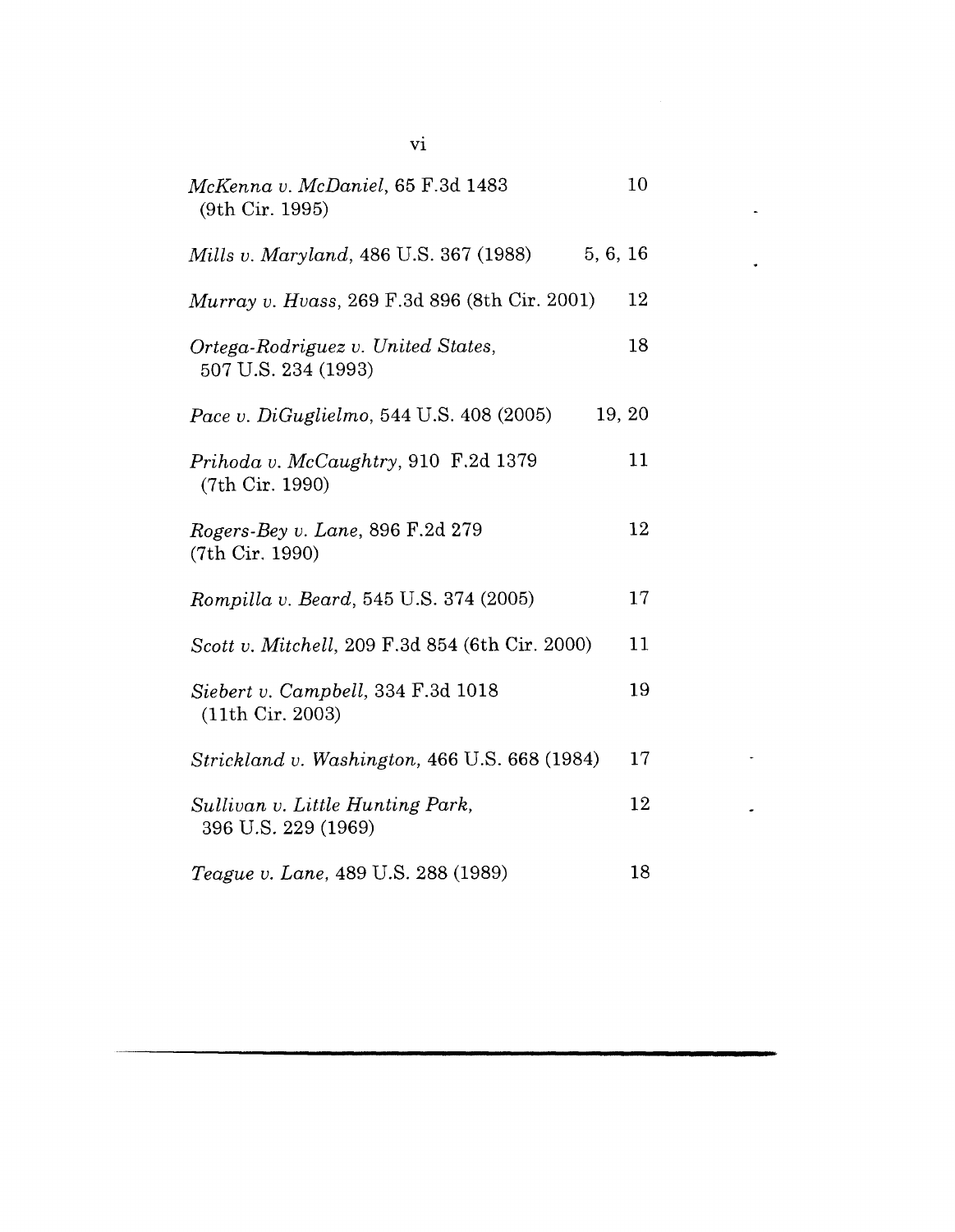| Valerio v. Crawford, 306 F.3d 742<br>(9th Cir. 2002)      | 10     |
|-----------------------------------------------------------|--------|
| <i>Wiggins v. Smith, 539 U.S. 510 (2003)</i>              | 17     |
| <i>Williams v. Taylor</i> , 529 U.S. 362 (2000)           | 17     |
| <b>Federal Statutes</b>                                   |        |
| 28 U.S.C. $\S$ 2244(d)(2)                                 | 19, 20 |
| 28 U.S.C. § 2254 (d)                                      | 18     |
| <b>Docketed Cases</b>                                     |        |
| Cone v. Bell, No. 07-1114 (U.S.)                          | 7      |
| Philip Morris USA v. Williams, No. 07-1216 (U.S.) 7       |        |
| <b>State Cases</b>                                        |        |
| Commonwealth v. Borden, 389 A.2d 633<br>(Pa. Super. 1978) | 8      |
| Commonwealth v. Boyd, 366 A.2d 934<br>(Pa. Super. 1976)   | 8      |
| Commonwealth v. Clark, 446 A.2d 633<br>(Pa. Super. 1982)  | 8      |
| Commonwealth v. Galloway, 333 A.2d 741<br>(Pa. 1975)      | 8      |

 $\hat{\mathbf{r}}$ 

 $\hat{\mathbf{z}}$ 

 $\ddot{\phantom{1}}$ 

 $\ddot{\phantom{a}}$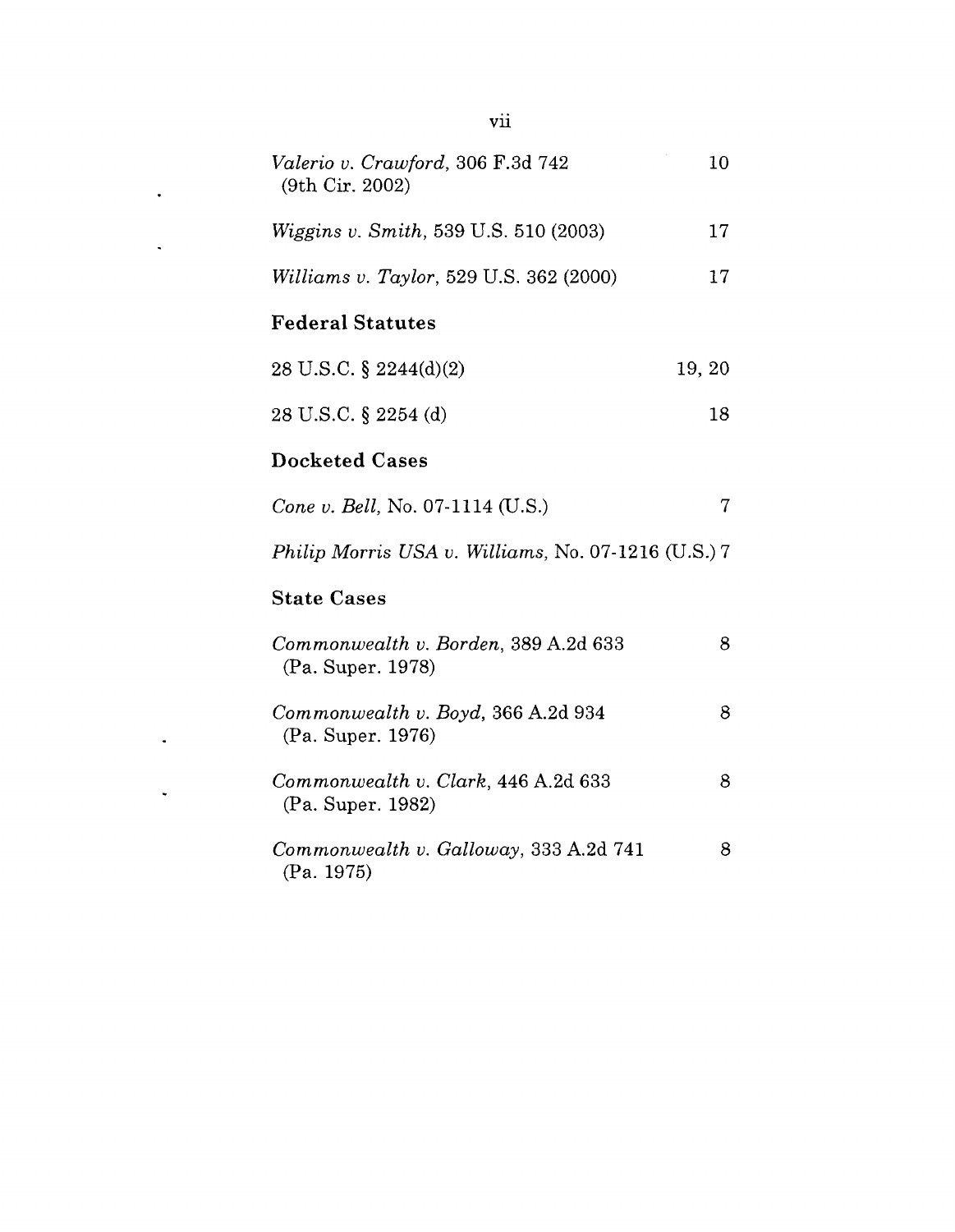| Commonwealth v. Lewis, 446 A.2d 295<br>(Pa. Super. 1982)                                     | 8    |
|----------------------------------------------------------------------------------------------|------|
| Commonwealth v. Milligan, 452 A.2d 1072<br>(Pa. Super. 1982)                                 |      |
| <b>State Statute</b>                                                                         |      |
| 42 Pa. C.S. § 9544                                                                           | 5.   |
| <b>Miscellaneous</b>                                                                         |      |
| 16B C. WRIGHT, A. MILLER, & E. COOPER,<br>FEDERAL PRACTICE AND PROCEDURE<br>$(2nd$ ed. 1996) | 7, 9 |

viii

 $\ddot{\phantom{0}}$ 

l,

L.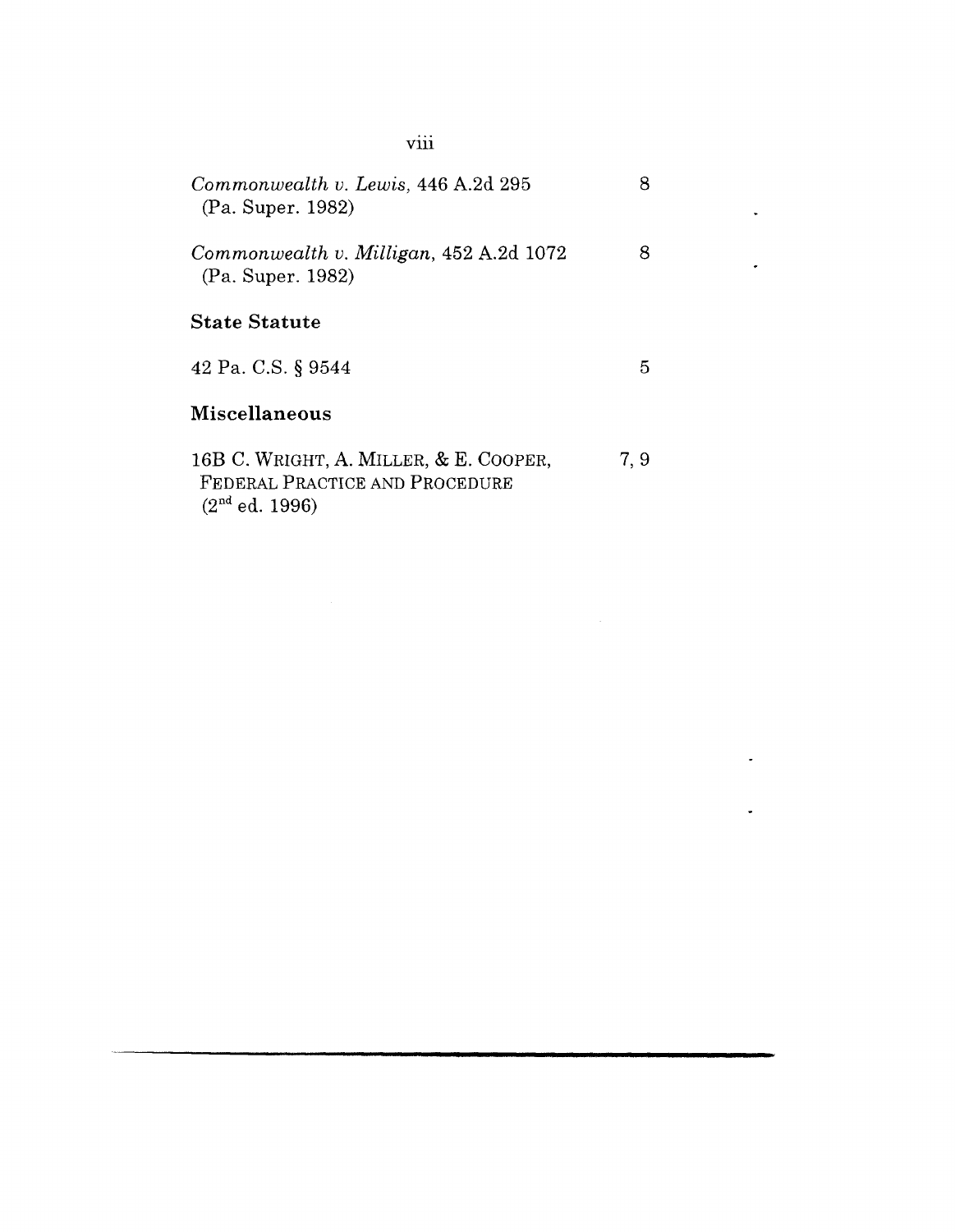#### **Opinions Below**

The opinion of the United States Court of Appeals for the Third Circuit, affirming the district court's grant of a conditional writ of habeas corpus, was entered September 3, 2008, is published at 542 F.3d 70, and is reproduced in the Appendix at App. 1-53.

The opinion of the United States District Court for the Eastern District of Pennsylvania, mandating either a new penalty hearing or a sentence of life imprisonment, was entered September 23, 2003, and is published at 291 F. Supp. 2d 323. An excerpt is reproduced in the Appendix at App. 54-66.

#### **Statement of Jurisdiction**

This Court has jurisdiction to review the judgment of the court of appeals under 28 U.S.C. § 1254(1).

#### **Constitutional and Statutory Provisions** Involved

The constitutional and statutory provisions involved are the Sixth and Eighth Amendments to the United States Constitution and 28 U.S.C. § 2254.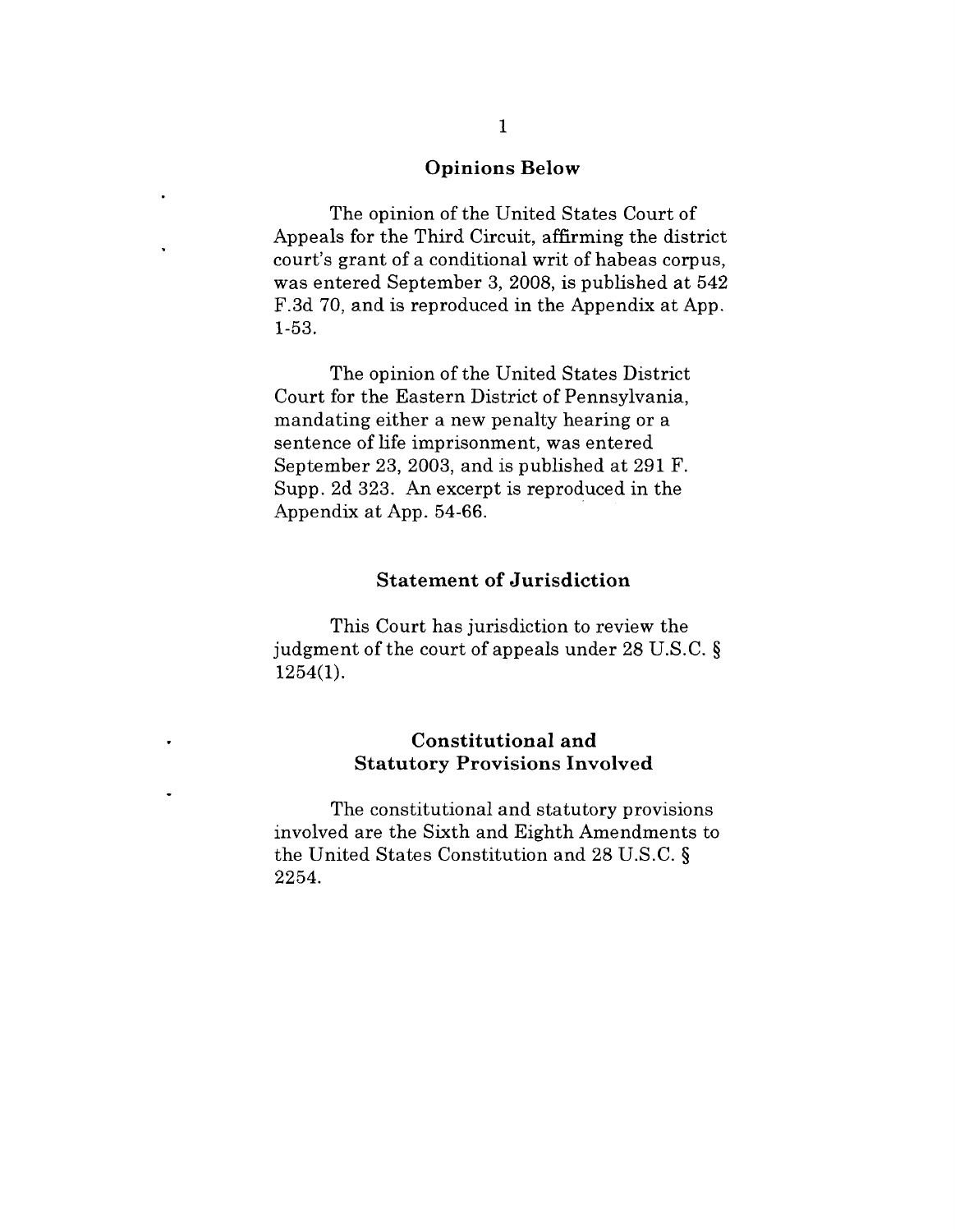#### **Statement of the Case**

Respondent - a capital murderer convicted of torturing and killing a witness against him in another case - broke out of prison, escaped to Canada, and broke out of prison again. A total of seven years passed before he was finally apprehended and extradited. In the meantime, the state trial judge dismissed respondent's postverdict motions as a result of his escape, and the state appellate courts upheld the resulting procedural default.

But not the federal court of appeals. When the case reached federal habeas review, that court held that the procedural default was not an adequate state ground, because Pennsylvania's escape rule was discretionary, and thus could not be "firmly established." Accordingly, the federal court reached the merits of claims the state courts never had occasion to address, vacated respondent's sentence of death, and ordered a new penalty hearing a quarter century after the original trial.

The crime dates back to 1982. Respondent committed a burglary. With police converging on the scene, respondent managed to slip away, leaving his accomplice, David Bernstein, to be arrested. Bernstein admitted his role in the crime and identified respondent as the ringleader. App. 89.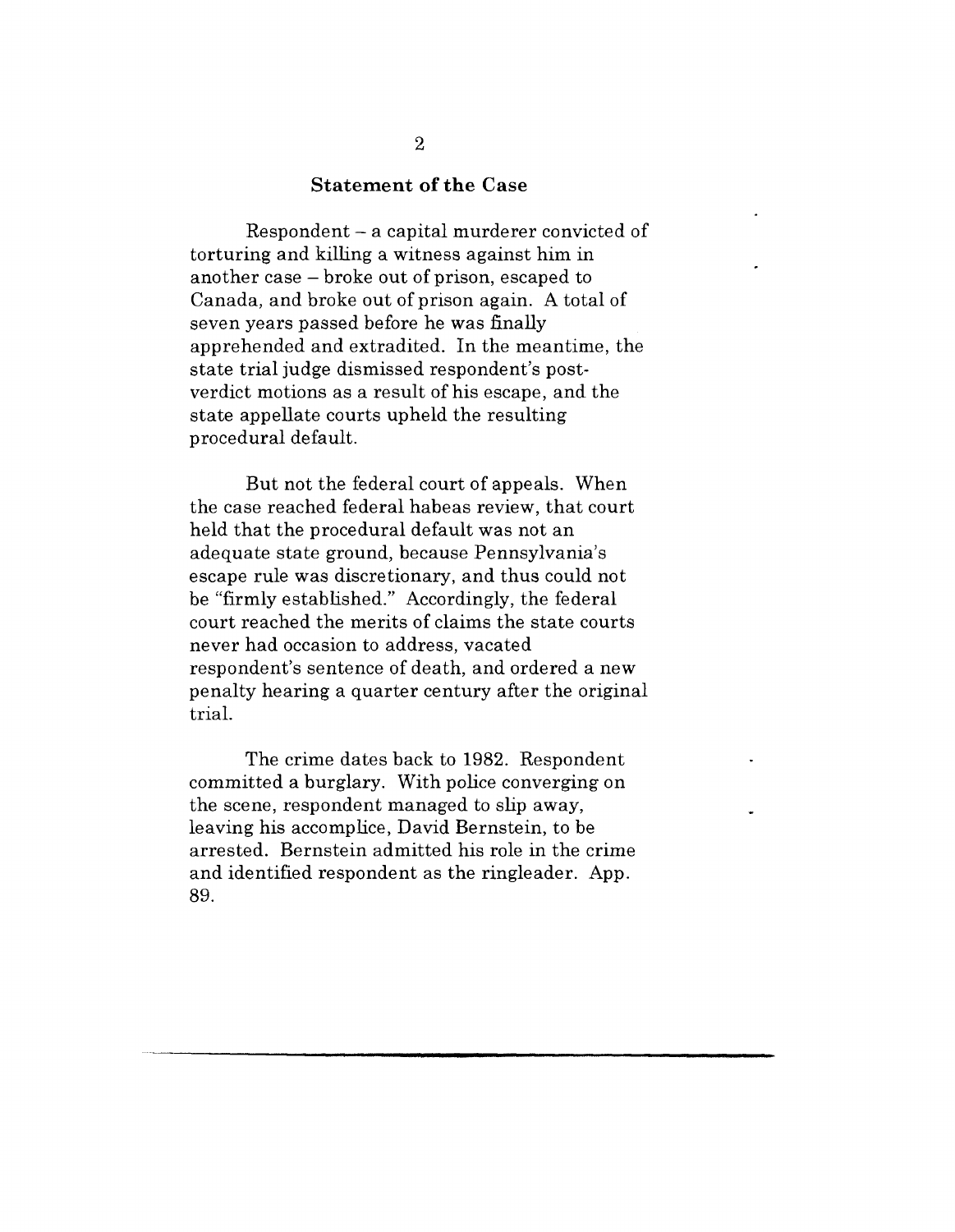Respondent learned that Bernstein would be a witness against him in court. Before trial, respondent proclaimed his intent to kill Bernstein to keep him from testifying. Bernstein, fearing respondent's violence, made plans to move away. App. 90-91.

The day before the move, in July 1982, respondent sent a female friend to Bernstein's apartment to lure him outside. When Bernstein opened the door, respondent dragged him out and beat him repeatedly with a baseball bat. Then he instructed a cohort to strike the victim with an electric prod. Once the victim was incapacitated, respondent dragged him to a car, leaving a bloody trail. App. 91-92.

Respondent stuffed Bernstein in the trunk and drove him to a river. There he tied a cinder block to Bernstein's neck and held him down to fill his lungs with water. App. 92.

Alerted about the abduction by a neighbor, police later found the car respondent had used, along with the bloody baseball bat, the electric prod, and clothing. Bernstein's body eventually surfaced, the cinder block still tied around his neck. He was 22 when he died. App. 80, 92-94.

Respondent was convicted by a jury and sentenced to death in November 1983. Post-verdict motions were filed. But in September 1984,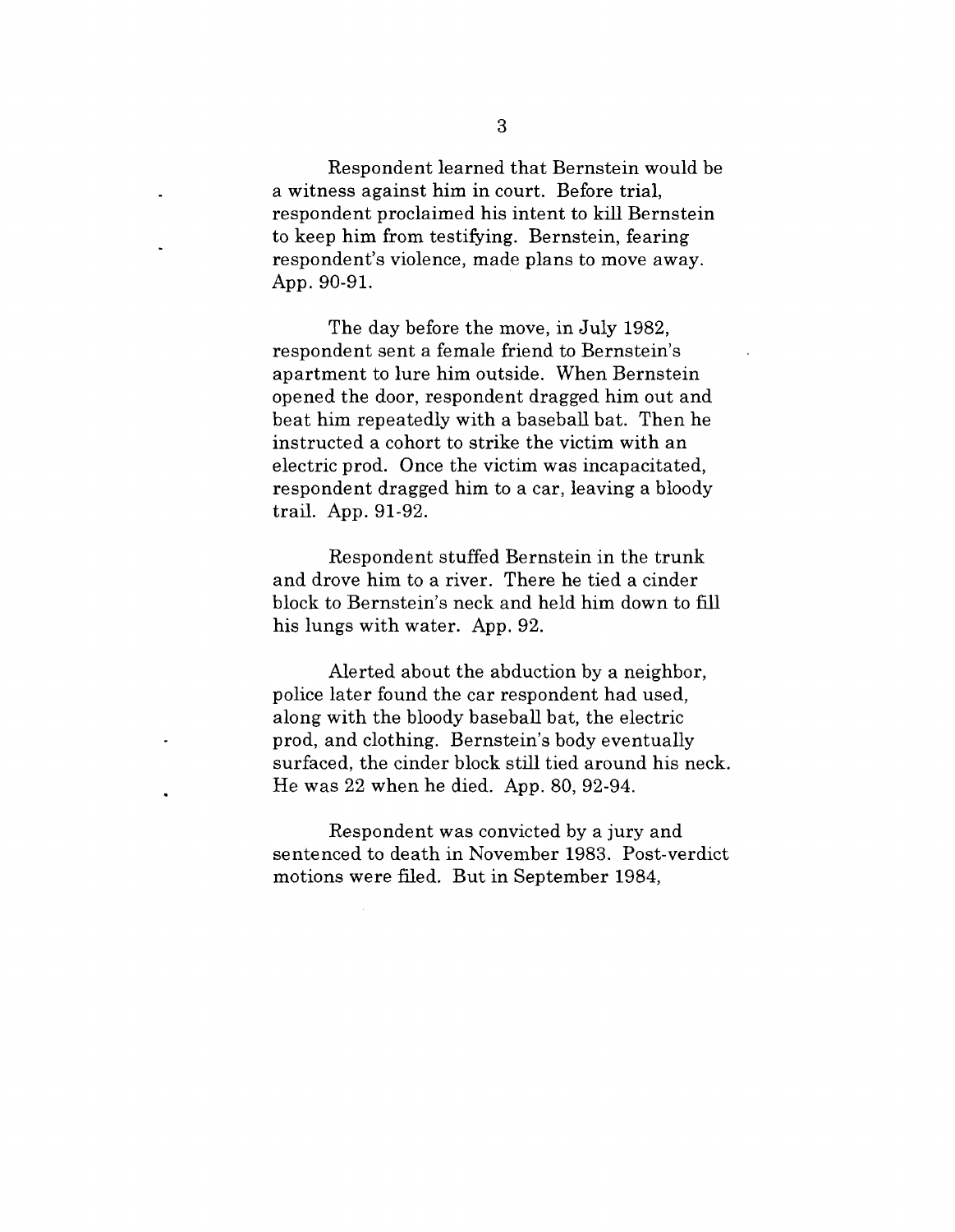respondent escaped from the maximum- security wing where had been held, by sawing through a steel bar and breaking out a window. App. 68-69.

The trial court dismissed respondent's postverdict motions because of his escape. Respondent was not heard from until the following year, when he was arrested in Quebec. He fought extradition while being held in a prison in Montreal. App. 69.

But in October 1986, respondent constructed a rope by tying bed sheets together, broke through a skylight, and escaped again, lowering himself thirteen floors to the ground. A co-conspirator lost his grip on the rope and was killed in the fall. App. 69.

This time respondent remained at large for two years. Finally, after his face was broadcast on "America's Most Wanted," he was identified and arrested in September 1988, in New Brunswick. He fought extradition again. After three years of litigation, the Canadian Supreme Court rejected respondent's challenge, and he was extradited in October 1991. App. 69, 81.

Upon his forced return to Pennsylvania, respondent filed a direct appeal to the Pennsylvania Supreme Court. He asserted that the trial court had abused its discretion in dismissing his post-verdict motions in response to his flight to a foreign country. The supreme court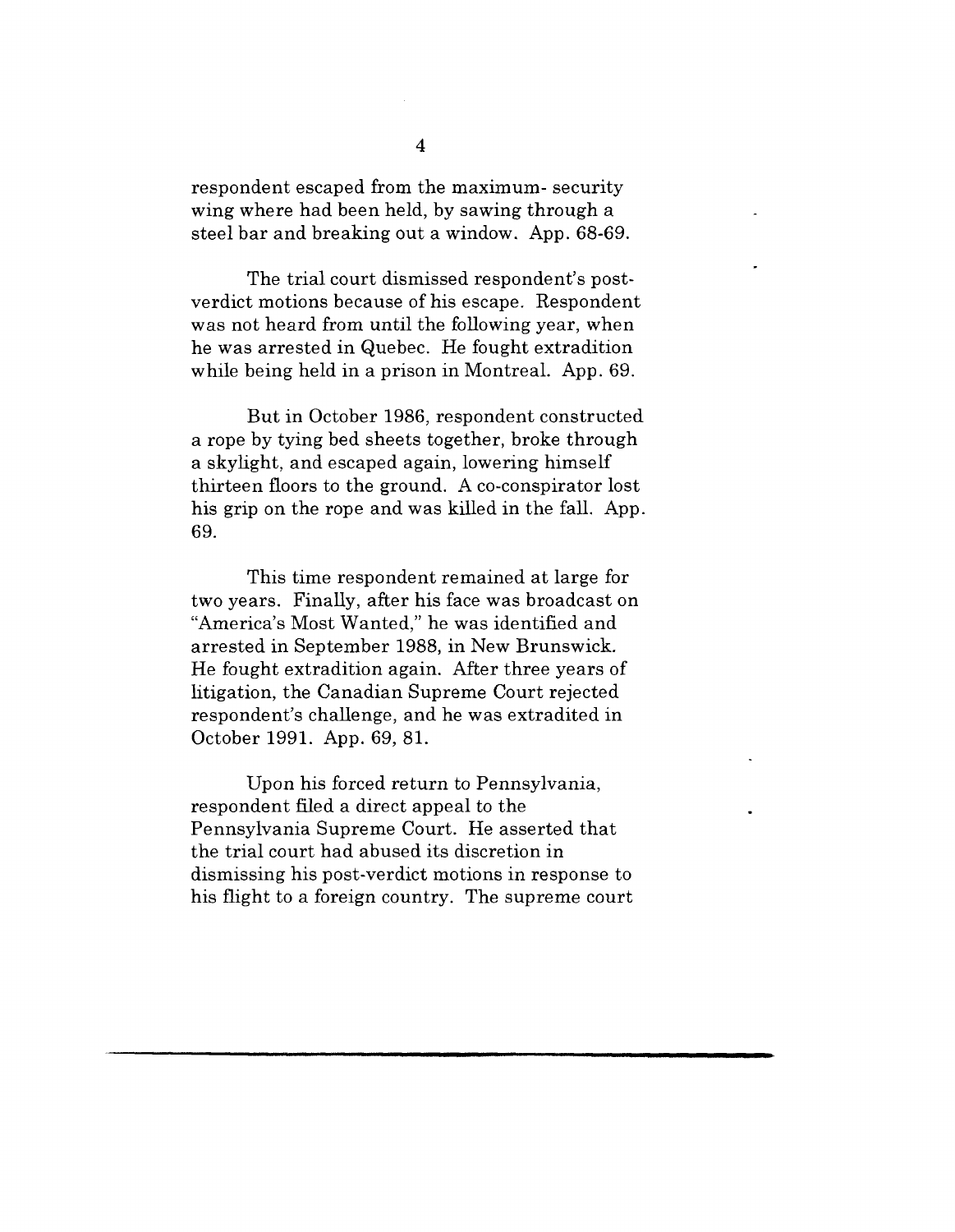ruled in 1994 that the trial court had acted properly, and that respondent had therefore waived all claims but those for which review was mandated by statute. The court then considered these mandatory issues: whether the evidence was sufficient to support the finding of guilt and the aggravating circumstances, and whether the sentence was excessive, disproportionate, or arbitrary. Finding no error, the supreme court affirmed the judgment of sentence. App. 82-97.

Two years later, in 1996, respondent filed a petition for post-conviction relief under the Pennsylvania Post-Conviction Relief Act (PCRA). He argued that he was entitled to merits review of all claims. The trial court, applying the waiver and previous litigation provisions of the PCRA, 42 Pa. C.S. § 9544, denied the petition. On appeal, the Pennsylvania Supreme Court affirmed the denial of post-conviction relief in 1998. App. 71-77.

In 1999, respondent filed a federal habeas corpus petition in the Eastern District of Pennsylvania. The district court ruled, in 2003, that it was not bound by respondent's default of his claims in state court, because the state ground was "inadequate." The district court then reviewed respondent's challenges on the merits, granting sentencing relief under *Mills v. Maryland,* 486 U.S. 367 (1988), and rejecting the balance of the claims. App. 54-66.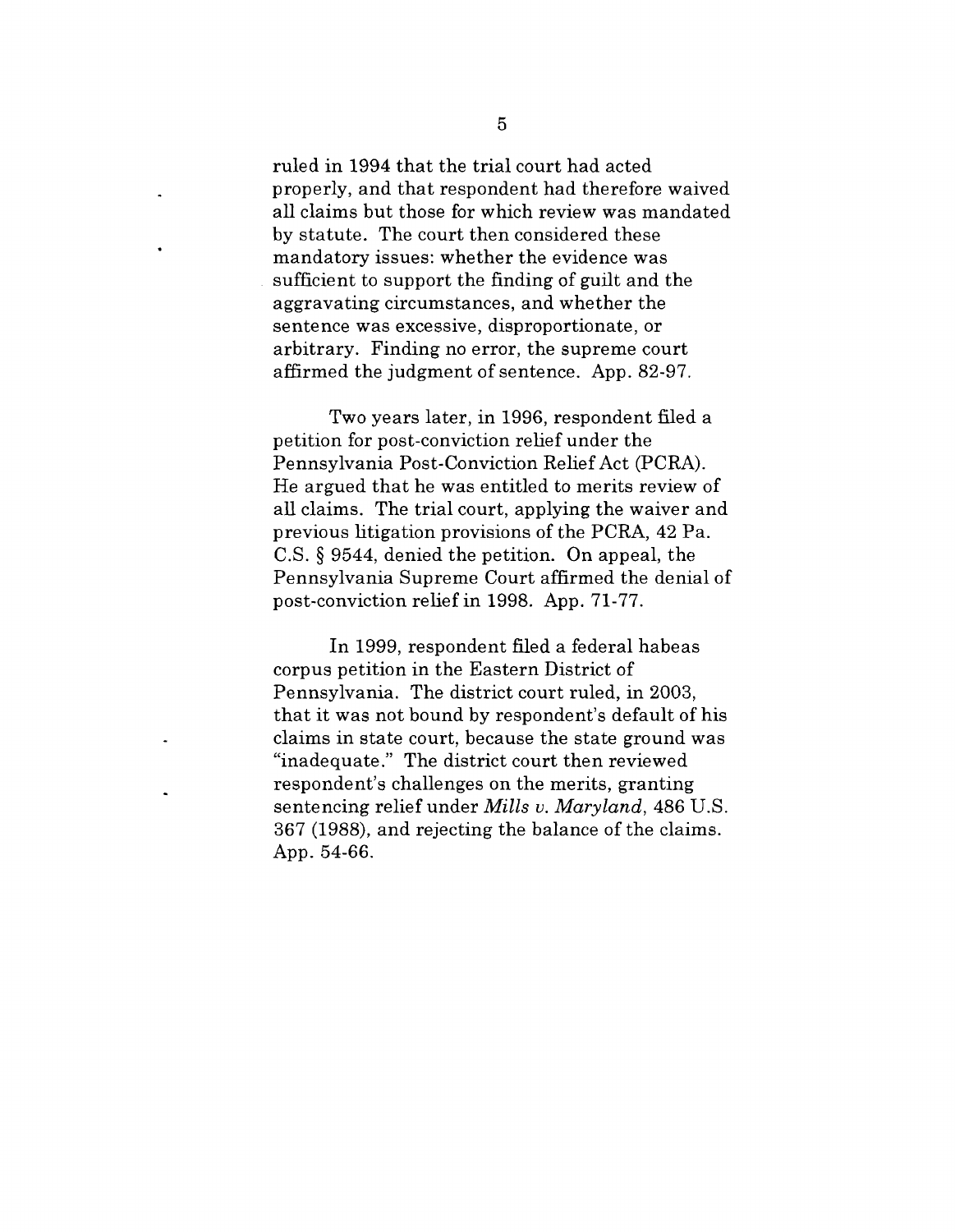The parties cross-appealed to the Court of Appeals for the Third Circuit. The appeals court (per McKee, J.) held that the state courts could not validly punish respondent for his repeated escapes by dismissing his claims. The court reasoned that, because state law allowed for discretion to reinstate post-verdict motions following a fugitive's recapture, any exercise of that discretion to deny reinstatement was not the product of a "firm" rule, and therefore could not provide an adequate state ground. Proceeding to the merits, the appeals court upheld the district judge in all respects but one: that he should have vacated respondent's death penalty not just on the *Mills* claim, but also on the ground that trial counsel was ineffective for not finding more mitigation evidence to present. App. 1-53.

#### **Reasons for Granting the Petition**

**A state procedural rule is not "inadequate"** *per se* **under the adequate-state-grounds doctrine, and thus unenforceable on federal habeas corpus review, merely because the rule allows for the exercise of discretion in its application to particular facts and circumstances.**

This is a case raising a significant question about the contours of the "adequate state grounds" doctrine. Under that principle, federal courts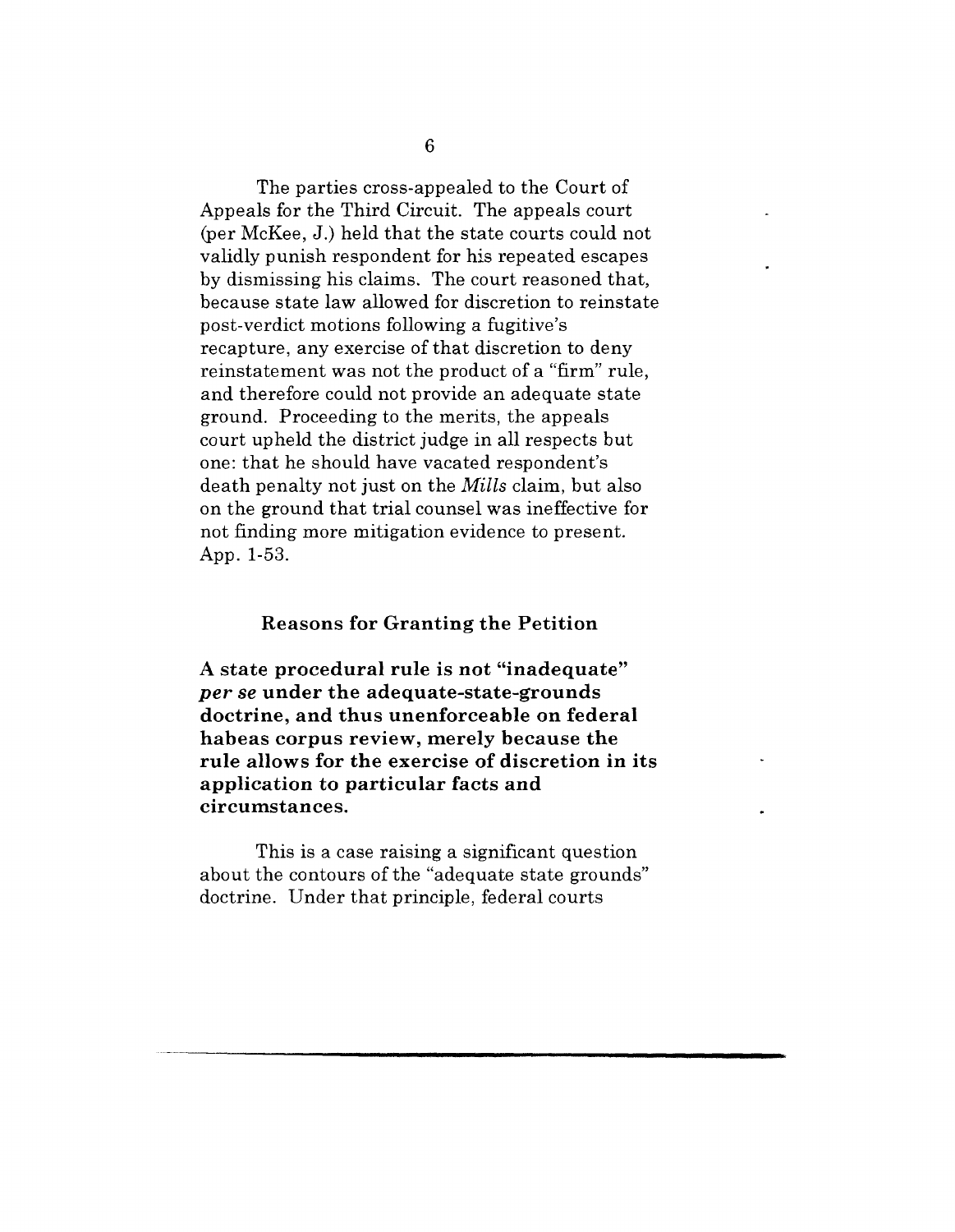generally will not review state court rulings in cases involving issues of federal law, if the actual ground for decision rested on a point of state law that was adequate to support the ruling. Development of the doctrine, however, has been uneven, and its application has required this Court's continued attention. *See, e.g., Philip Morris USA v. Williams,* No. 07-1216 (U.S.), argued December 3, 2008; *Cone v. Bell,* No. 07-1114 (U.S.)., argued December 9, 2008.

This case has the potential to help clarify this important area of the law, because it presents a discrete but commonly-arising adequate-stategrounds issue: the role of discretion. *See* 16B C. WRIGHT, A. MILLER, & E. COOPER, FEDERAL PRACTICE AND PROCEDURE § 4026 ("Evasion and Discretion Tests of Adequacy")  $(2<sup>nd</sup>$  ed. 1996). Relying on prior circuit precedent, the Third Circuit Court of Appeals held squarely that a state court's power to exercise discretion in applying a rule of procedure renders that rule inadequate, *per se,* to support the state court judgment. Thus, at the time of respondent's escape,

> Pennsylvania courts had discretion to hear an appeal filed by a fugitive who had been returned to custody before an appeal was initiated or dismissed. Accordingly, the fugitive forfeiture rule was not "firmly established" and therefore was not an independent and adequate procedural rule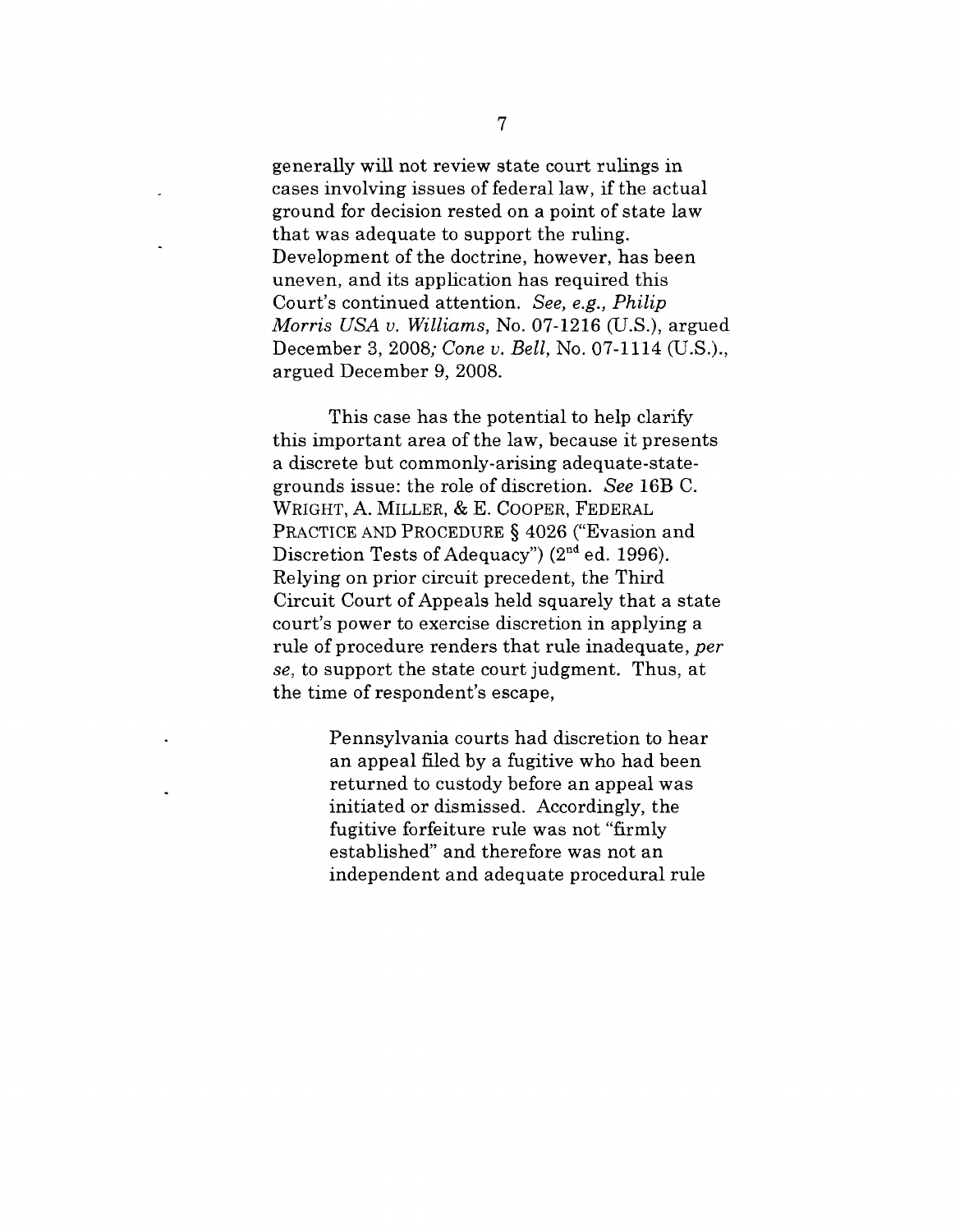sufficient to bar review of the merits of a habeas petitioner in federal court.

App. 22.

The circuit court's view of the law made it unnecessary to consider anything else about the state rule  $-$  in particular, whether its application in any way would have misled a litigant into thinking that he could safely disregard it. To be sure, Pennsylvania courts in this period did not mechanically and uniformly impose forfeiture on all fugitives. There were several published appellate decisions exercising discretion to allow reinstatement of post-verdict motions (albeit in circumstances far less egregious than those here).<sup>1</sup> In other cases, appellate courts upheld trial court dismissals of post-verdict motions after escape, even if the defendant was eventually returned.<sup>2</sup> Thus, while a fleeing felon like respondent might have entertained some slim hope that his multiple

*<sup>1</sup>Commonwealth v. Galloway,* 333 A.2d 741 (Pa. 1975); *Commonwealth v. Borden,* 389 A.2d 633 (Pa. Super. 1978); *Commonwealth v. Milligan,* 452 A.2d 1072 (Pa. Super. 1982).

*<sup>2</sup>E.g. Commonwealth v. Boyd,* 366 A.2d 934 (Pa. Super. 1976); *Commonwealth v. Lewis,* 446 A.2d 295 (Pa. Super. 1982); *Commonwealth v. Clark,* 446 A.2d 633 (Pa. Super. 1982).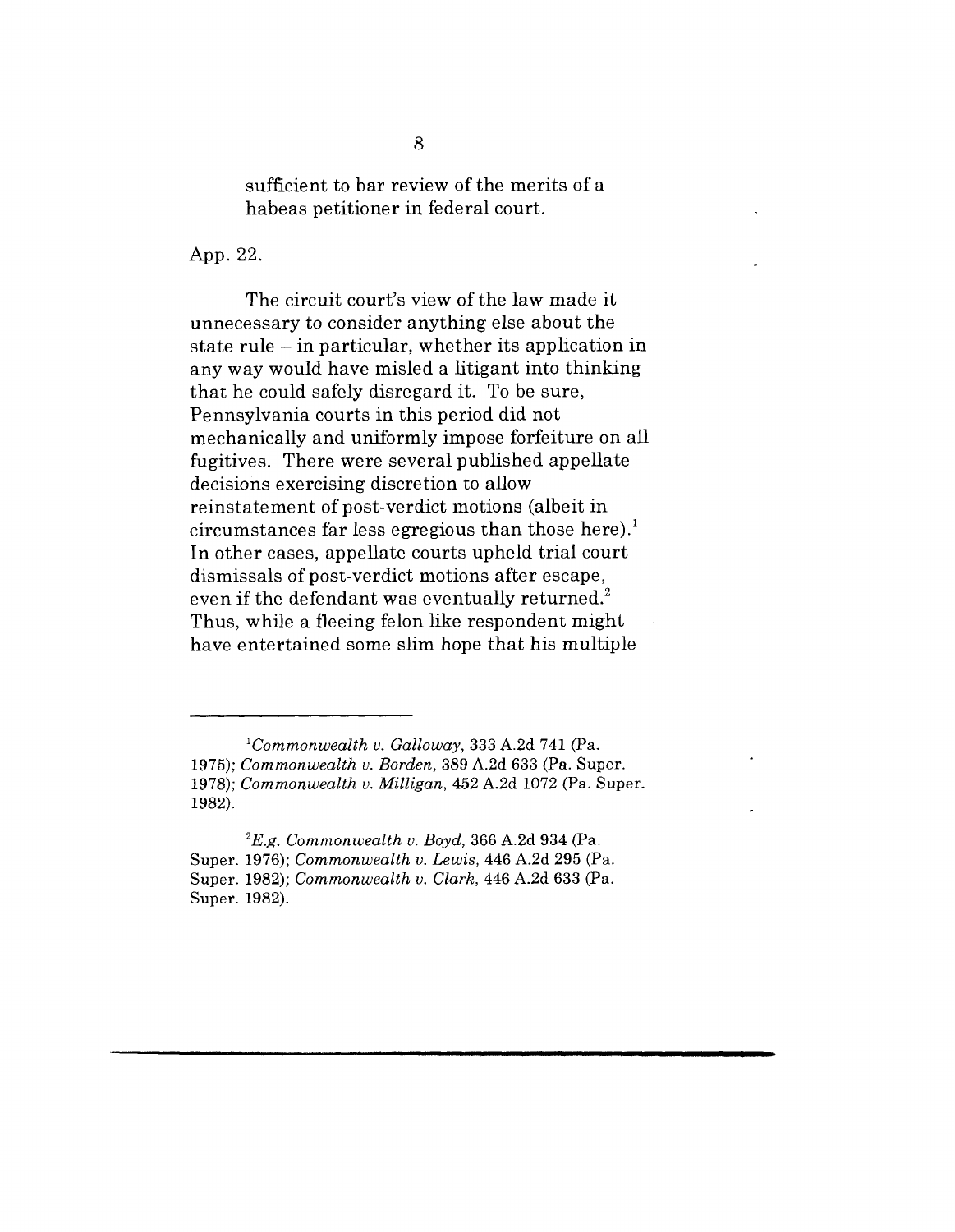escapes would be excused if he were ever caught, he could hardly have counted on it.

As the court of appeals understands the adequate-state-grounds doctrine, however, none of that mattered. The various Pennsylvania flight cases were cited to the federal court, but were mostly unmentioned in the opinion below. There was no need to do so. Under the court's rationale, the manner in which the state courts exercise their discretion to apply a bar does not matter. It was the mere existence of discretion, *by its very nature,* that rendered the state rule inadequate.

That viewpoint has been soundly criticized:

The possible implication.., that discretionary state grounds cannot provide adequate reason to refuse to consider a federal question is unwarranted. There are many valid reasons for framing procedural rules in general, "discretionary" terms.... [In applying the adequate-state-grounds doctrine, this] Court should continue to recognize that sound procedure often requires discretion to exact or excuse compliance with strict rules, and ordinarily should leave the discretion to state courts.

16B WRIGHT, MILLER, & COOPER at 385-86, 403.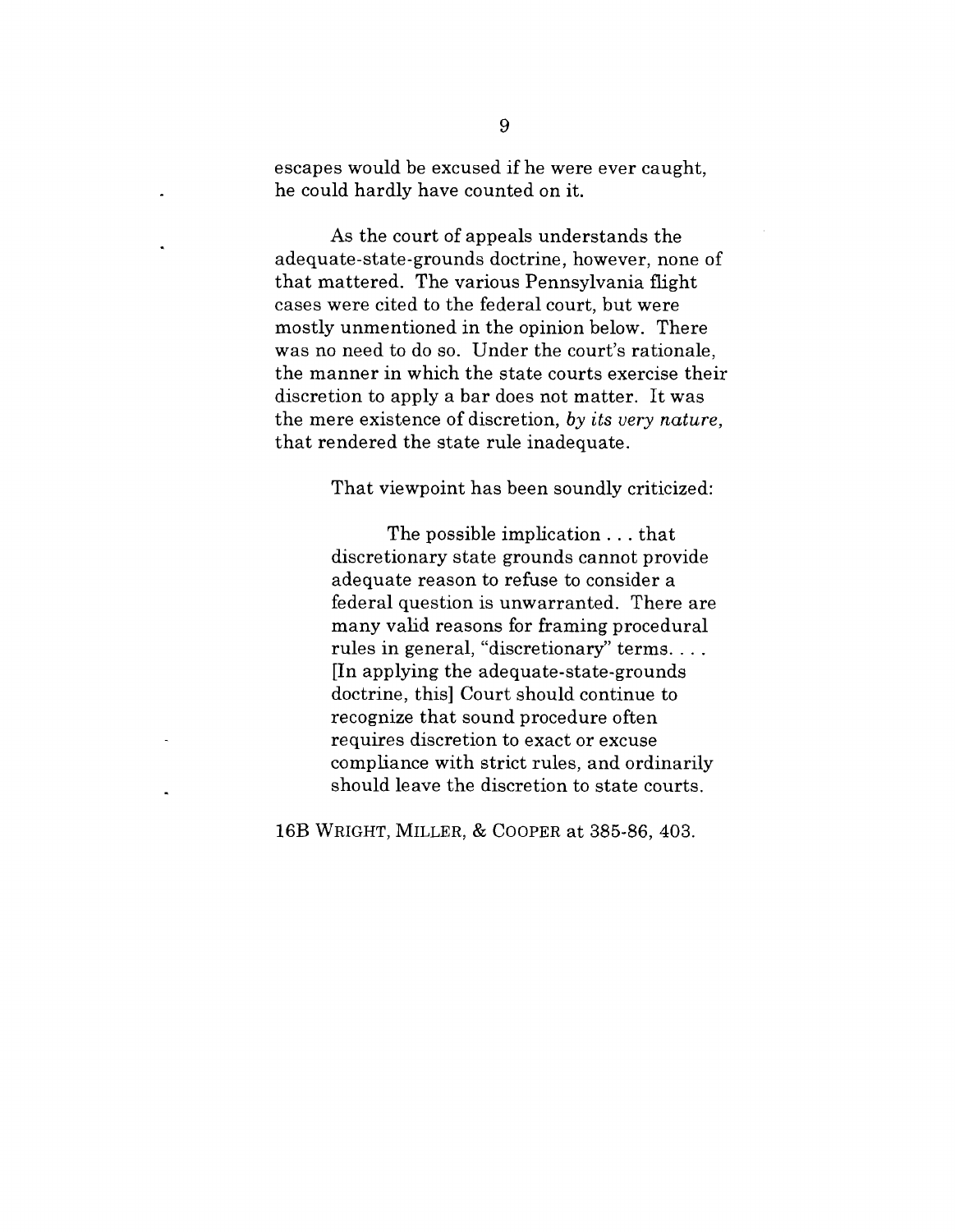Nonetheless, federal appeals courts are in disarray on the question. Many decisions, like the Third Circuit's here, have pronounced a general rule that state procedural bars permitting an exercise of discretion are, for that reason, inadequate to support the judgment and preclude federal habeas review.3

*~ E.g., Doctor v. Walters,* 96 F.3d 675, 685-86 (3rd Cir. 1996) (where state law did not clearly prohibit exercise of discretion to hear defaulted appellate claims, state courts' refusal to do so was not based on adequate procedural rule); *Fearance v. Scott,* 56 F.3d 633, 642 (5<sup>th</sup> Cir. 1995) (once state law eliminated court's discretion to consider successive postconviction petitions, procedural bar became adequate state ground); *Deitz v. Money,* 391 F.3d 804, 811 (6th Cir. 2004) ("A rule that grants such discretion to the courts is not firmly established and regularly followed so as to be adequate" state ground); *McCalvin v. Yukins*, 444 F.3d 713, 724 (6<sup>th</sup> Cir. 2006) (if trial judge had discretion to grant untimely suppression motion under state law, then state law did not supply adequate procedural ground for barring federal habeas review); *McKenna v. McDaniel,* 65 F.3d 1483, 1488-89  $(9<sup>th</sup> Cir. 1995)$  (where state court had power to address plain error, its "refusal to exercise discretion to hear the claim" was not adequate state ground); *Valerio v. Crawford,* 306 F.3d 742, 776-78 ( $9<sup>th</sup>$  Cir. 2002) (state court's "commendable" exercise of discretion to excuse certain defaults in capital cases rendered all procedural bars in capital cases inadequate); *Biehle v. Kerby,1994* U.S. App. LEXIS 8032, 7-9  $(10<sup>th</sup> Cir. 1994)$  (unpublished) (because state court has discretion to address defaulted claims, state court's ruling that claim here was defaulted is inadequate ground).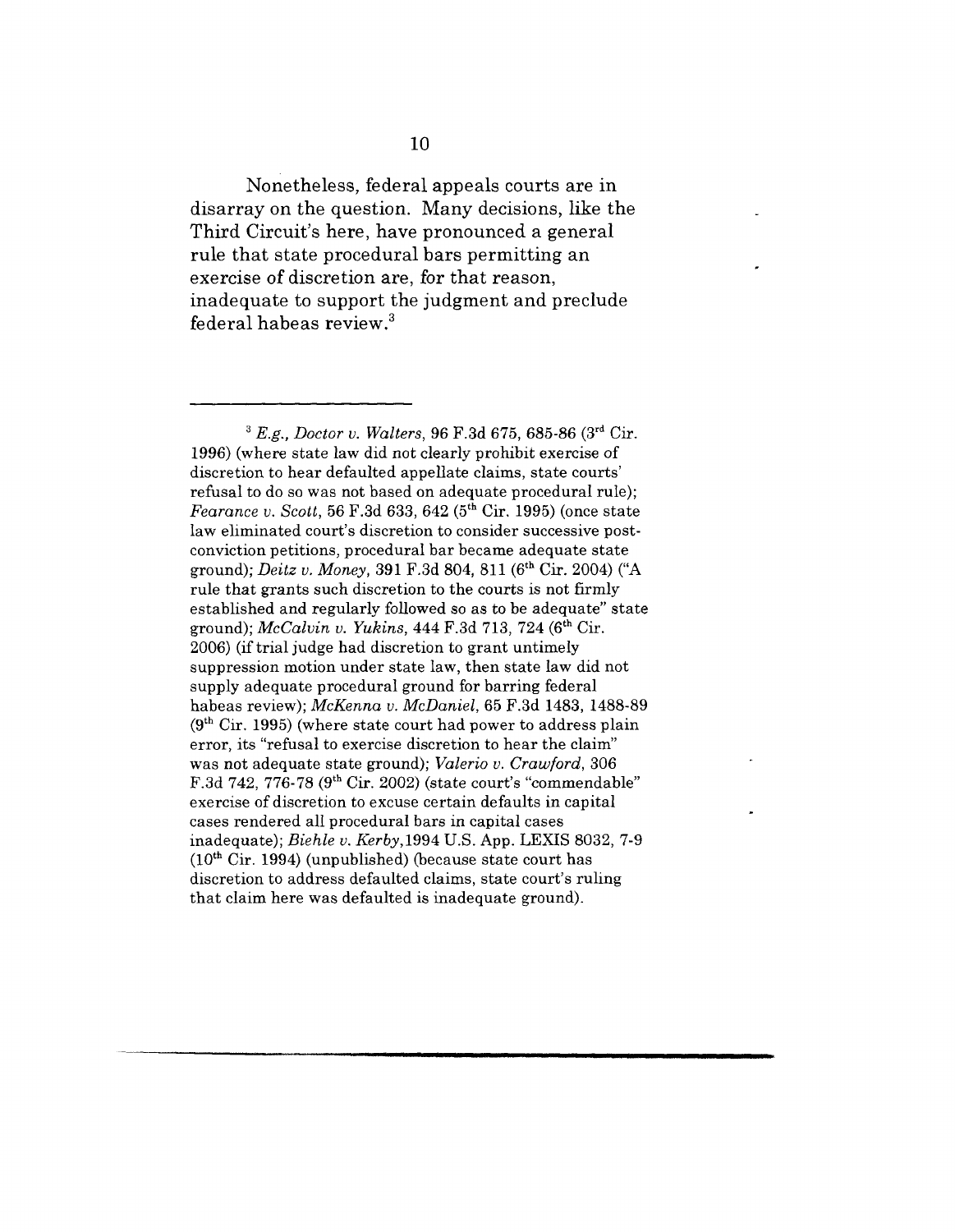Other decisions **-** from some of the same  $circuits$ , including the Third  $-$  say just the opposite:

> In the final analysis, Campbell's argument on "adequacy" boils down to his insistence that a discretionary procedural rule such as Rule 8 cannot be "adequate" for purposes of procedural default.... If accepted, this proposition that a state procedural rule is rendered *per se* inadequate merely because it allows for some exercise of discretion by state courts would all but vitiate the long-standing doctrine of procedural default in the federal habeas context.

*Campbell v. Burris,* 515 F.3d 172, 181 (3rd Cir.  $2008$ ).<sup>4</sup>

*<sup>4</sup>See also Hutchison v. Bell,* 303 F.3d 720, 738-39 (6th Cir. 2002) ("to find that the repeated application of [judicially created "due process" exception to state post-conviction filing deadline] renders the Tennessee statute of limitations an inadequate basis to deny postconviction relief would have the unfortunate effect of discouraging a practice that provides states the opportunity to remedy unconstitutional convictions in cases involving later-arising claims"); *Scott v. Mitchell, 209 F.3d 854, 868-69 (6<sup>th</sup> Cir. 2000) (state court's* willingness to relax enforcement of default in some capital cases, out of abundance of caution, does not mean "that we are justified here in ignoring its sovereign decision founded upon its own procedural rule"); *Prihoda v. McCaughtry,* 910 (continued...)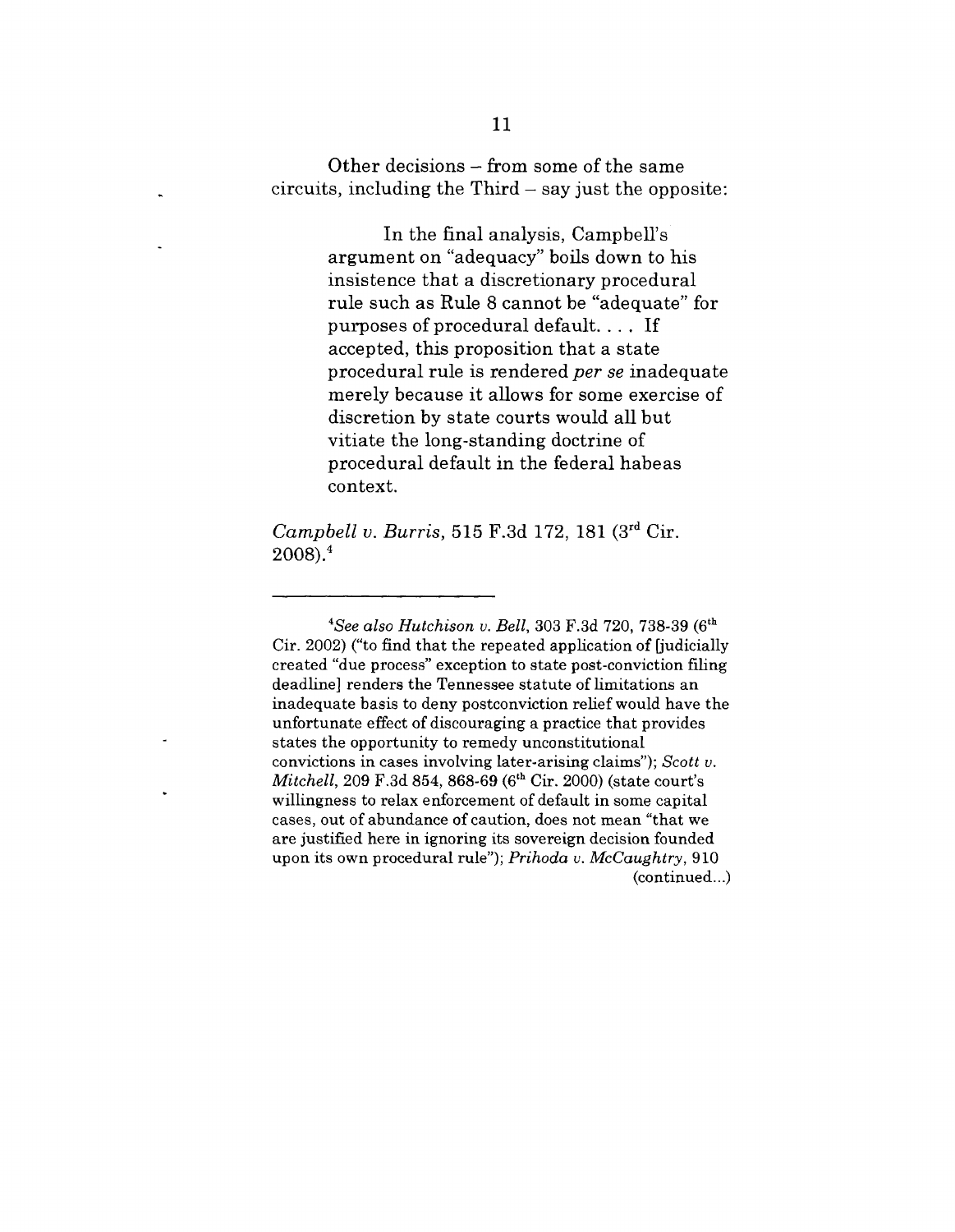The unsettled state of the law concerning adequacy and discretion is at least in part a product of some of the expansive language that this Court has employed in its adequate-state-grounds jurisprudence. *See, e.g., James v. Kentucky,* 466 U.S. 341, 348-49 (1984) (state rule was not "firmly established"); *Barr v. City of Columbia*, 378 U.S. 146, 149 (1964) (state rule must be "strictly or regularly followed"); *Sullivan v. Little Hunting Park,* 396 U.S. 229, 234 (1969) (rule, "more

F.2d 1379, 1385 ( $7<sup>th</sup>$  Cir. 1990) ("The difficulty of drawing lines, especially under standards such as 'sufficient reason,' makes uncertain application inevitable. Uncertainty is not enough to disqualify a state's procedural ground as one 'adequate' under federal law. If it were, states would be induced to make their rules draconian rather than allow prisoners the latitude now available"); *Rogers-Bey v. Lane,* 896 F.2d 279, 284 (7th Cir. 1990) (Manion, J., concurring) ("The fact that the state court has the discretion to disregard procedural defaults where plain error exists does not mean the state loses its right to stand on its procedural rules on collateral attack when the state court decides that no plain error exists. If a state court's review for plain error allowed federal courts to review the merits of issues that would otherwise be procedurally barred, states might become reluctant to exercise their discretion to correct plain errors. This is a result we ought not encourage"); *Murray v. Hvass,* 269 F.3d 896, 899-900  $(8^{th}$  Cir. 2001) (state court's failure to exercise its discretion to review defaulted claim in "interests of justice" was simply a conclusion that justice did not warrant exception to general rule here; "this determination is entitled to respect by our court," and was not inadequate state ground).

 $4$ (...continued)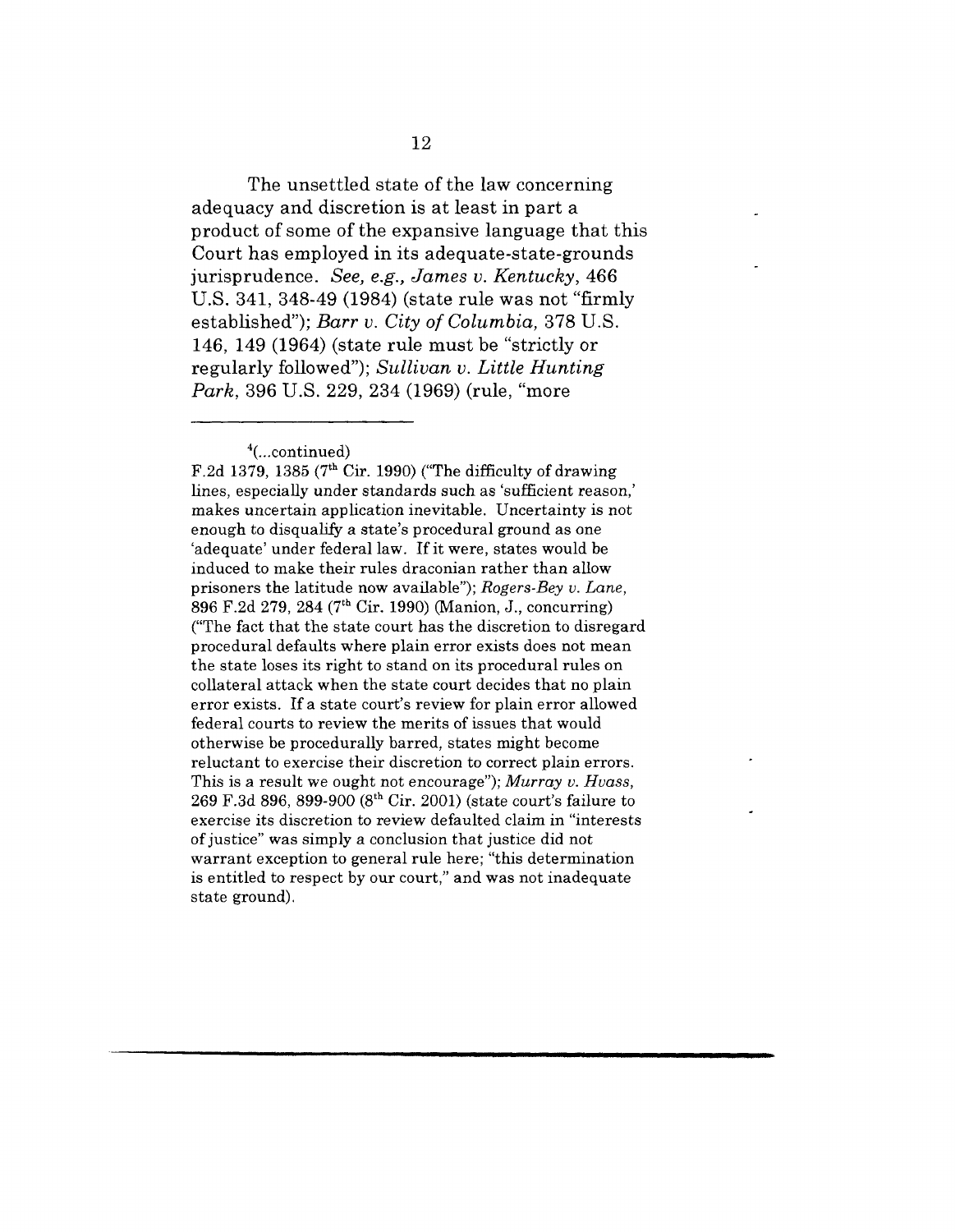properly deemed discretionary than jurisdictional," does not bar review).<sup>5</sup>

Removed from context, these phrases have taken on a talismanic quality, with unfortunate results. Many federal habeas courts have become, in effect, the "rules police," roving through state procedural requirements looking for any degree of wiggle room. Discretionary rules provide an easy target. It is the essence of discretion that it exists on a spectrum. Imprecision is tolerated in order to encourage equitable treatment of particular circumstances that may be difficult to quantify. Under adequate-state-grounds analysis, however, at least as performed by the court of appeals here, such rules are done for. There is simply no way they can be "strictly followed."

The true inquiry should not focus on any such shibboleths. The better question in this context is simply whether the state rule provides the defendant adequate notice and opportunity to conform his conduct to it. That does not require certainty. A lawyer or litigant need not have the capacity to calculate outcomes with scientific precision. If there is a reasonable likelihood that non-compliance will cause a default, and the

*<sup>5</sup>See also Brief Amicus Curiae* of the Criminal Justice Legal Foundation, *Philip Morris USA v. Williams,* No. 07- 1216 (U.S.).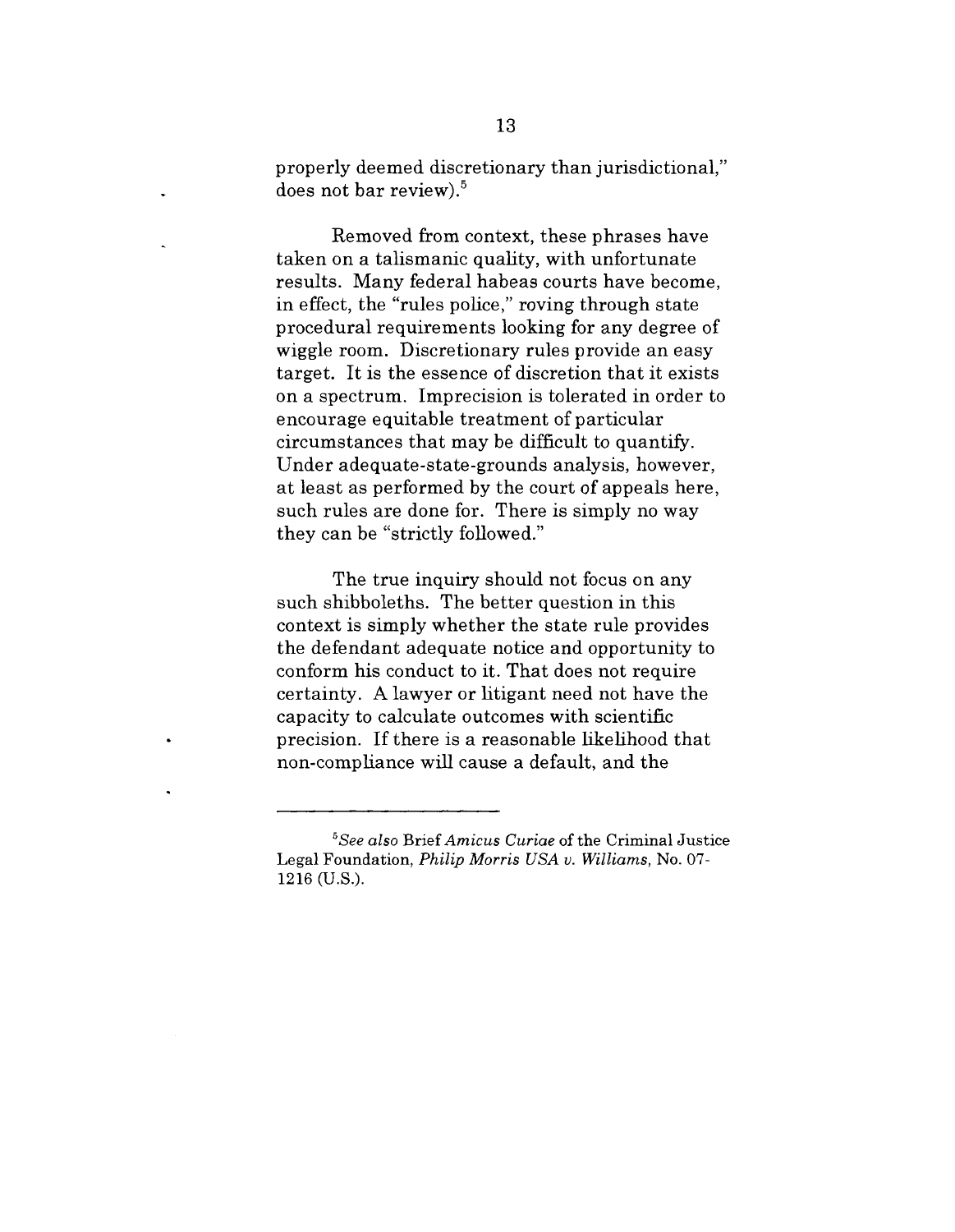defendant nevertheless fails to comply, he should be bound by the consequences. "Adequacy" review should require no more.

This is a compelling case in which to make these points. The notion that a discretionary state rule is automatically inadequate is especially misplaced in the context of fugitive forfeiture. As a class, post-trial defendants contemplating escape are exceedingly unlikely to make decisions based on an evaluation of the probability of overcoming procedural defaults upon their return to custody. By definition, they do not intend to return.

Indeed, this respondent demonstrates dramatically that a state fugitive forfeiture rule creates no unfair uncertainty merely because it is discretionary. It is hard to imagine that any judge would exercise discretion to reinstate respondent's appellate rights under the circumstances here, or that any judge who denied reinstatement would be found to have abused that discretion.

This was, after all, no spur-of-the-moment, impulsive dash for freedom. Rather, respondent's escape from the Philadelphia prison's maximumsecurity block was laboriously planned and executed by sawing through the steel bar in the window of an adjacent cell. Once outside the walls, he was on his way to Canada  $-$  the nearest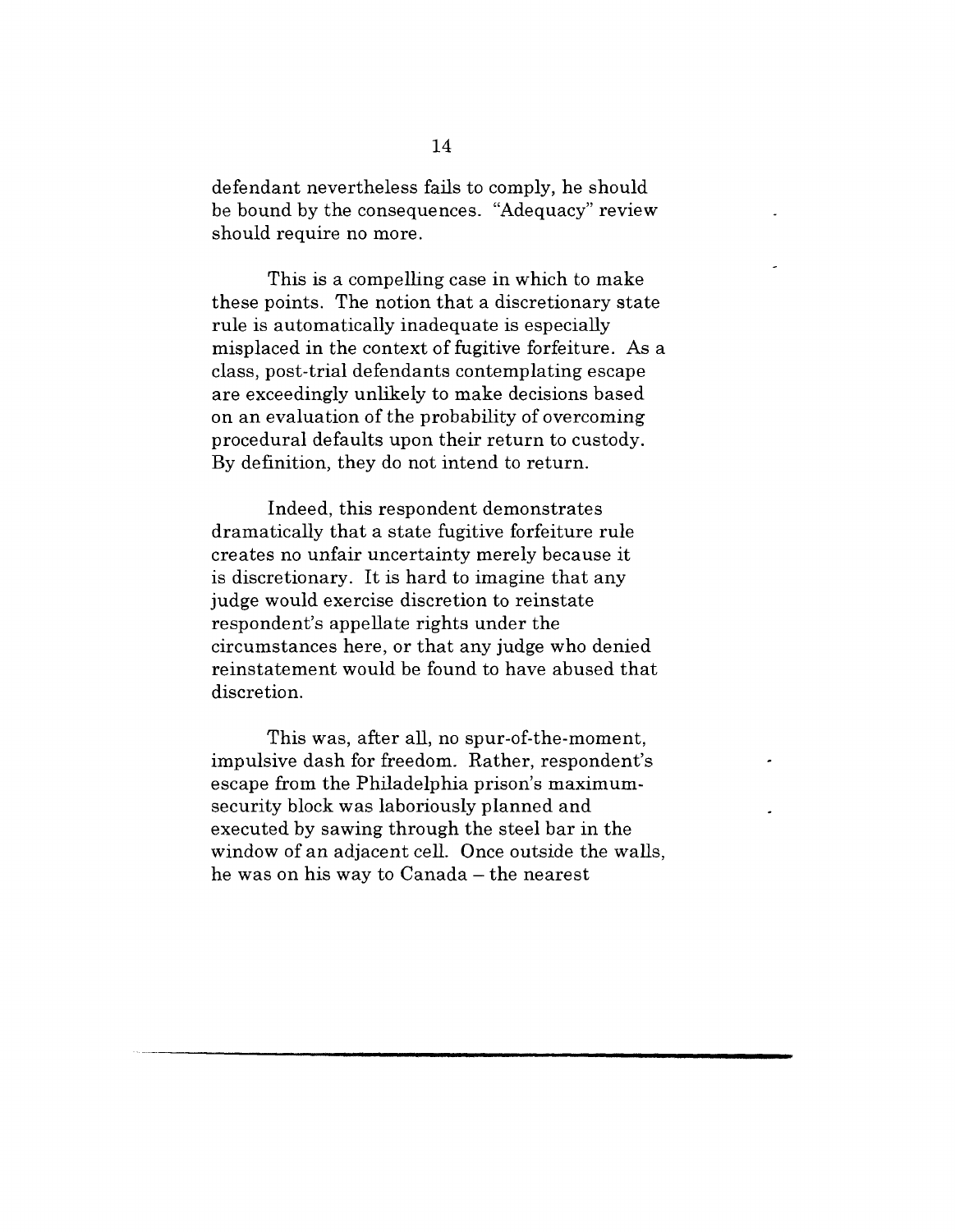jurisdiction that might refuse to extradite a capital murderer. App. 68-69.

The fact that this is a capital case only exacerbates respondent's position. Given the sentence, there was no means to sanction the flight other than forfeiture. A prison term for the crime of escape would have been meaningless.

To make matters worse, when he got to Canada, and was eventually recaptured, respondent did not exactly settle in to serve his time and pursue his legal avenues of relief. Instead, *he escaped again.* This escape was even more egregious than the first: after making a rope of bed sheets, he climbed thirteen stories to the ground, leaving behind a fellow inmate who fell to his death. The second escape, moreover, was *after* the trial judge had already dismissed his postverdict motions as a result of the first escape. So respondent would have known full well that further flight attempts could hardly help his appeal prospects. App. 69.

Respondent could not possibly have believed, in light of all this, that he would be entitled to walk back into the Pennsylvania courts to pick up just where he had left off. More importantly, he could not possibly have contended that he escaped *in reliance* on any such expectation. There is no satisfactory test for adequate state grounds that could nullify the fugitive forfeiture here.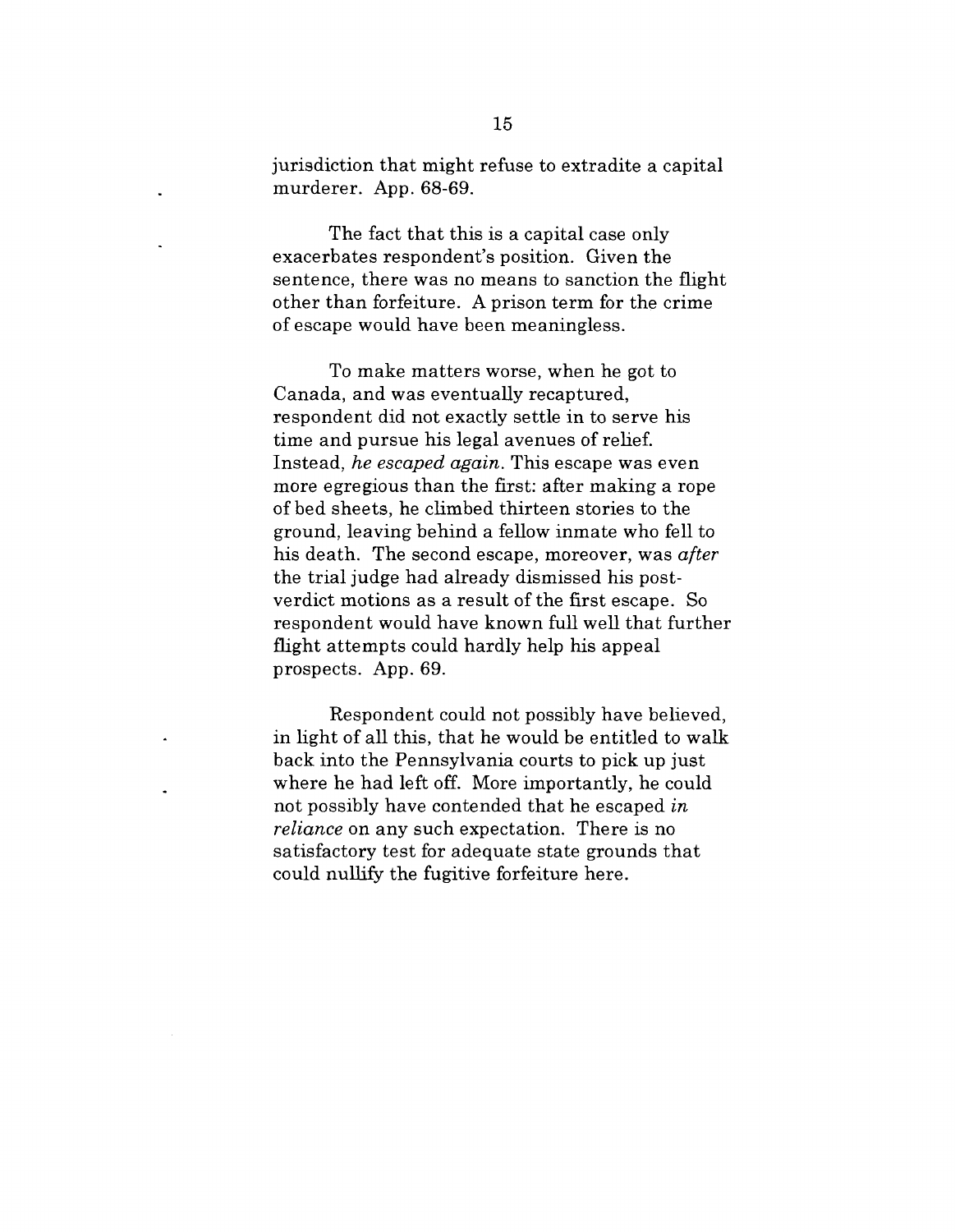Yet the court below not only forgave respondent's default - it effectively awarded him a windfall for his flight. That is because, while respondent was on his sojourn, the substantive law was changing, in his favor. The primary ground on which the court of appeals granted respondent sentencing relief was a putative violation of *Mills v. Maryland,* 486 U.S 367 (1988). *Mills* has been the subject of intense litigation in the Third Circuit, and the ruling here, applying circuit precedent, was deeply flawed. $6$  But all that should have been irrelevant. Had respondent remained within the jurisdiction of the Pennsylvania courts following his conviction in 1984, his direct appeal would likely have been over, and the judgment final, before *Mills* was even decided. There would never have been any *Mills* claim.7

7Respondent may also have profited from his escape in relation to a second legal claim.

After granting relief on the *Mills* issue, the court of appeals went on to address an alternative ground: that trial counsel was ineffective for not finding additional mitigating evidence to present at sentencing. Without the benefit of any evidentiary hearing on the claim, the court credited the affidavits of newly presented mitigation witnesses, who alleged, *e.g.,* that respondent had abusive parents, a head (continued...)

*<sup>6</sup>See* Petition for Writ of Certiorari of Jeffrey A. Beard, *Beard v. Abu-Jamal,* No. 08-652 (U.S.), filed November 14, 2008, pending.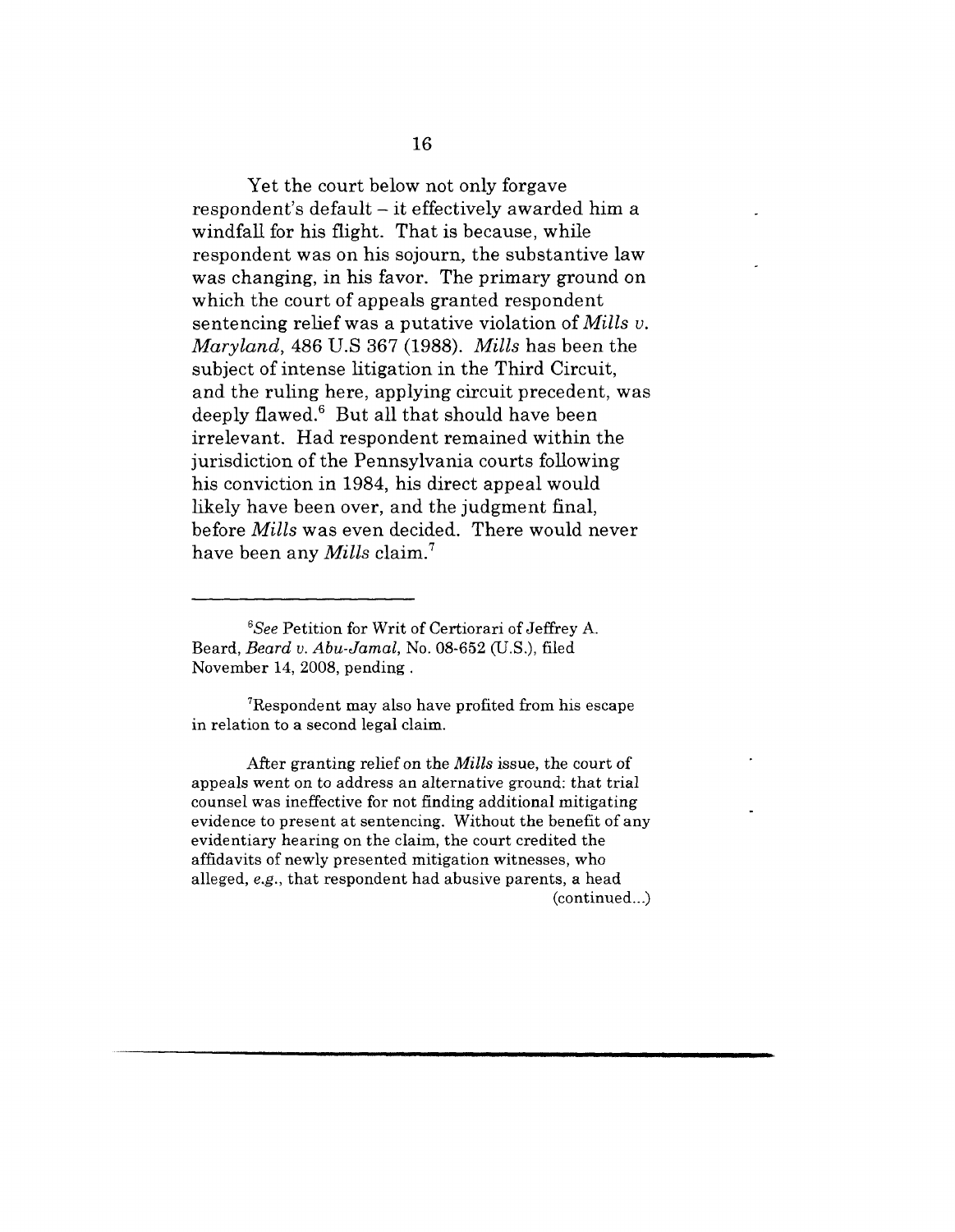The irony of "adequacy" relief for respondent's procedural default is compounded by this Court's decision in *Goeke v. Branch,* 514 U.S. 115 (1995). There the Court considered a fugitive forfeiture imposed in circumstances like those here. Although *Goeke* addressed a Fourteenth Amendment Due Process claim rather than

The court acknowledged that trial counsel was no slacker but "a skilled and forceful advocate," who presented five mitigation witnesses to testify about respondent's positive traits and potential value to society. But the court nonetheless credited counsel's post-conviction declaration that it never even occurred to him to investigate further. The court also held that counsel's obvious competence at the trial actually helped prove his ineffectiveness: "the skillful manner in which [counsel] presented the limited evidence that he did have illustrates the potential force of the mitigation evidence that he did not have." App. 41-42.

In the court's view, however, the crucial issue was prejudice. On this point the balance tipped in respondent's favor on the basis of a trio of recent precedents, *Rompilla v. Beard,* 545 U.S. 374 (2005), *Wiggins v. Smith,* 539 U.S. 510 (2003), and *Williams v. Taylor,* 529 U.S. 362 (2000). App. 42- 43. Had respondent presented his mitigation ineffectiveness claim a decade earlier, before these cases were decided, it is far from clear that he would have prevailed. *See Strickland v. Washington,* 466 U.S. 668, 699 (1984) (although counsel failed to perform any investigation of his client's family or psychiatric history, "the lack of merit of respondent's [prejudice] claim is... stark").

 $7$ (...continued) injury, and "narcissistic personality disorder." App. 37-40.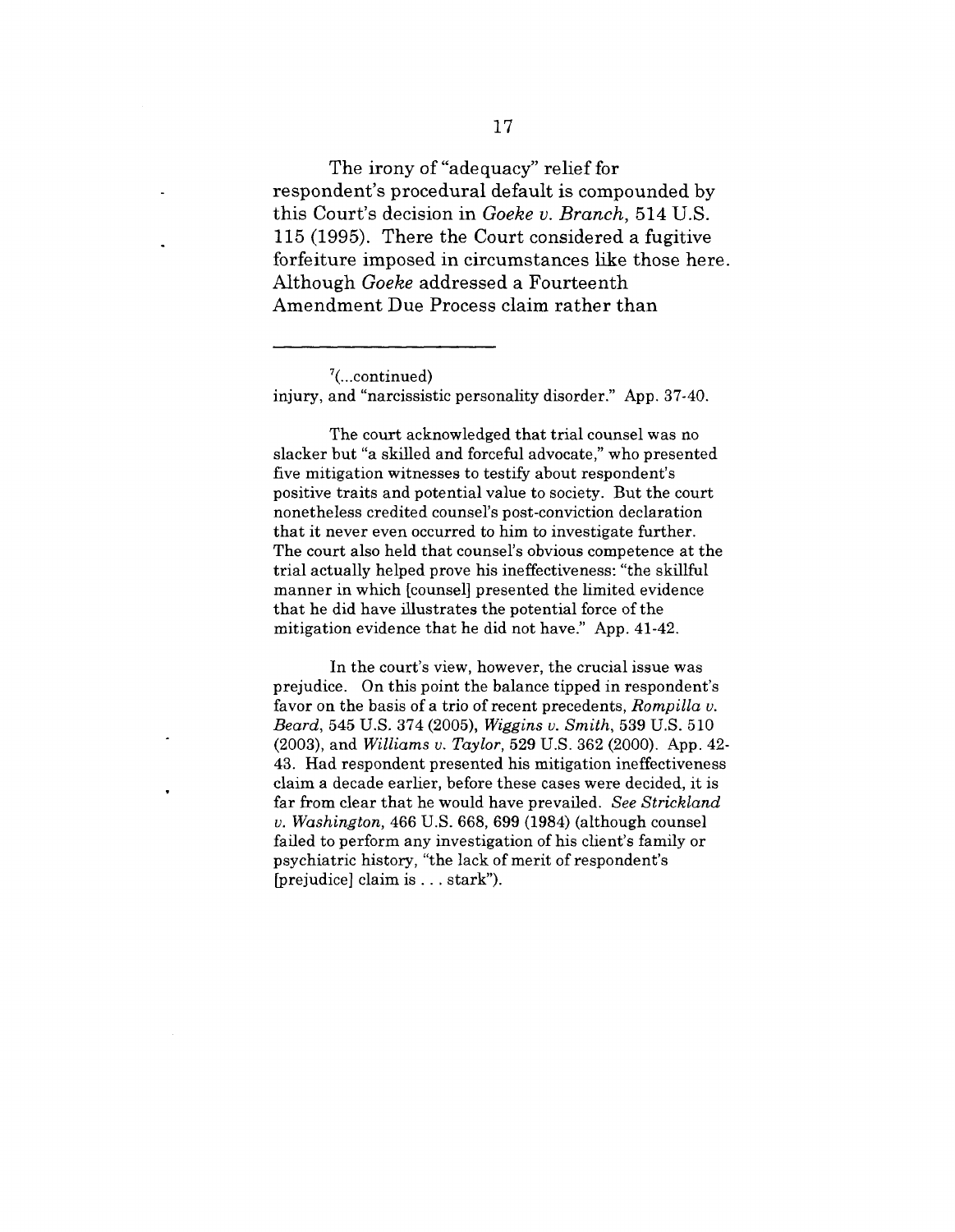adequate state grounds, the underlying contentions were much the same: that the imposition of forfeiture on a defendant who had been recaptured before appeal was arbitrary and served no legitimate state interest. Applying the *"Teague"* bar,<sup>8</sup> the *Goeke* Court rejected the claim, holding that there is simply no authority for such a proposition.9

*Goeke* points to a serious anomaly in the operation of the adequate state grounds doctrine in habeas cases like this one. A defendant who mounts a frontal constitutional challenge to a state court procedural bar, on the ground that it is not consistent with due process, must exhaust the claim in state court, overcome *Teague,* and clear the AEDPA deference hurdle. 28 U.S.C, § 2254(d). A defendant who makes the same sort of arguments, but in the guise of an "adequacy" challenge, need do none of that. Yet if he prevails,

*STeague v. Lane,* 489 U.S. 288 (1989).

*~ See also Estelle v. Dorrough,* 420 U.S. 534, 539 n.8 (1975) (rejecting equal protection challenge to fugitive disentitlement "statute [that] allows the court in its discretion to reinstate.., appeals. In the past, the court has both granted leave to reinstate and refused it under a test of 'good cause shown.'"); *see also Ortega-Rodriguez v. United States,* 507 U.S. 234 (1993) (exercising supervisory power to overturn circuit court's rule of mandatory dismissal for presentence escapes, but upholding authority of district courts to exercise discretion to punish such escapes).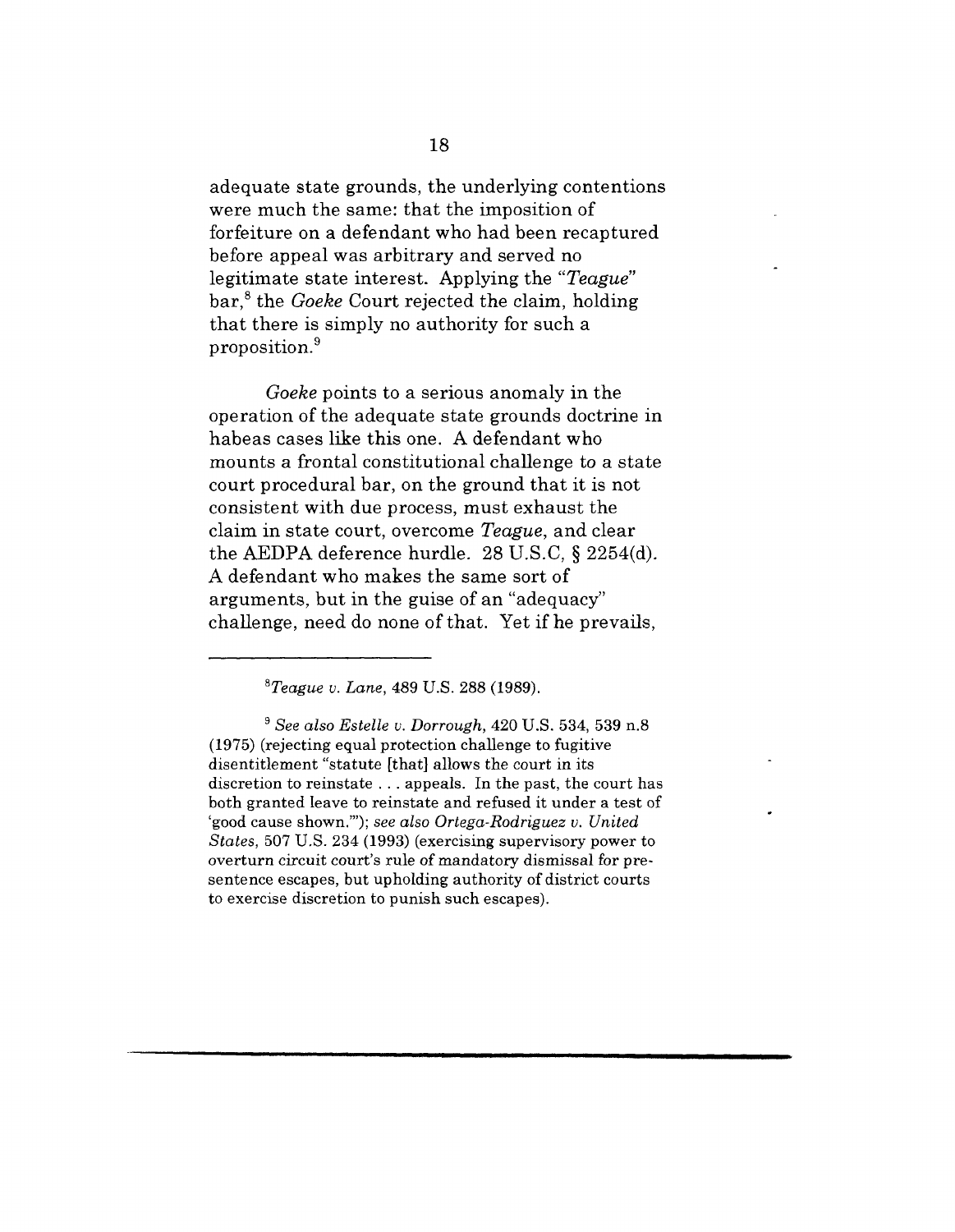he achieves substantially the same result: relief from his default, and the virtual annulment of the state procedural bar in future habeas cases. Because "adequacy" analysis essentially embodies a due process or equal protection inquiry, it should not be used as an end run around the normal requirements of federal habeas corpus review.

One additional line of cases from this Court has implications for the issues presented here. In *Pace v. DiGuglielmo,* 544 U.S. 408 (2005), the Court addressed a circuit conflict concerning AEDPA's "proper filing" requirement,  $28$  U.S.C.  $\S$   $2244(d)(2)$ . The dispute turned on the enforceability, on federal habeas review, of various state post-conviction filing deadlines.

Many such deadlines contain exceptions or other provisions that arguably permit courts to exercise some degree of discretion in applying their state time bars. Before *Pace,* one group of circuits had held that, if state courts could exercise such discretion, then the filing deadlines were not really time bars at all, and late petitions could still be considered "properly filed." Circuits on both sides of the split acknowledged the analogy between that time bar issue and the discretionary state grounds question at issue here.1°

> *Compare Siebert v. Campbell,* 334 F.3d 1018, 1025 (continued...)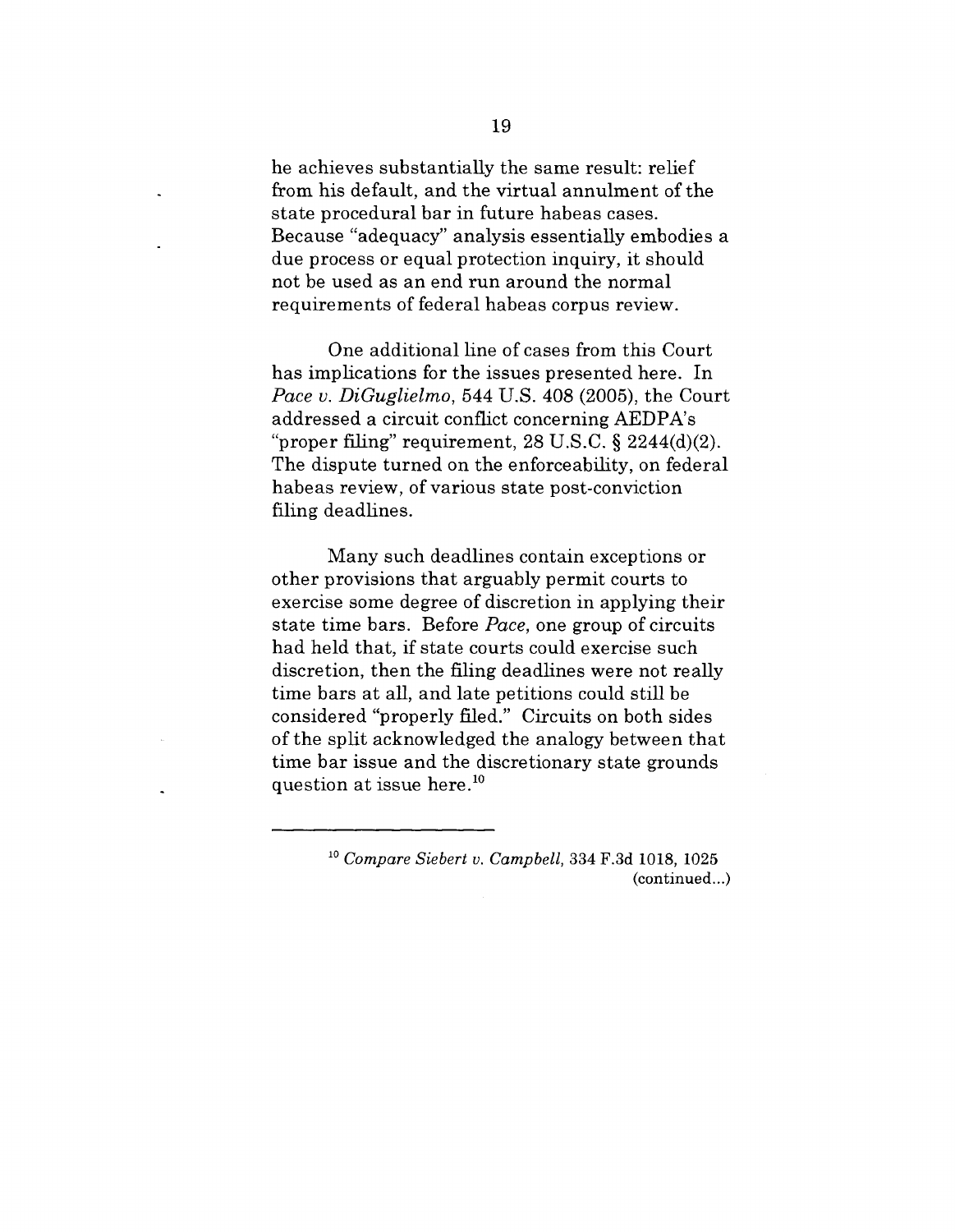*Pace* resolved the split by requiring federal habeas courts to honor state filing deadlines, whether they were more or less strictly administered by the states. 544 U.S. at 414, 417 ("[W]e hold that time limits, no matter their form, are 'filing' conditions .... When a postconviction petition is untimely under state law, 'that is the end of the matter' for purposes of  $\S 2244(d)(2)$ "); *accord Allen v. Siebert,* 128 S. Ct. 2, 4 (2007) ("The fact that Alabama's [time bar] . . . is subject to equitable tolling.., renders it no less a 'filing' requirement...; it only makes it a less stringent one.... Under the Court of Appeals' approach, federal courts would have to delve into the intricacies of state procedural law in deciding whether a postconviction petition rejected by the state courts as untimely was nonetheless 'properly filed' under § 2244(d)(2). Our decision in *Pace* precludes such an approach").

 $10$ (...continued)

<sup>(11</sup>th Cir. 2003) ("only rules that are 'firmly established and regularly followed' qualify as adequate state grounds.... [T]his standard likewise applies to state procedural rules in the 'properly filed' inquiry under § 2244(d)(2)"), *with Brooks v. Walls, 279 F.3d 518, 523-24 (7<sup>th</sup> Cir. 2002)* (state procedural bar with discretionary plain error exception is nonetheless an adequate state ground, just as state timeliness rule with discretionary plain error exception is nonetheless a "proper filing" requirement under §  $2244(d)(2)$ ).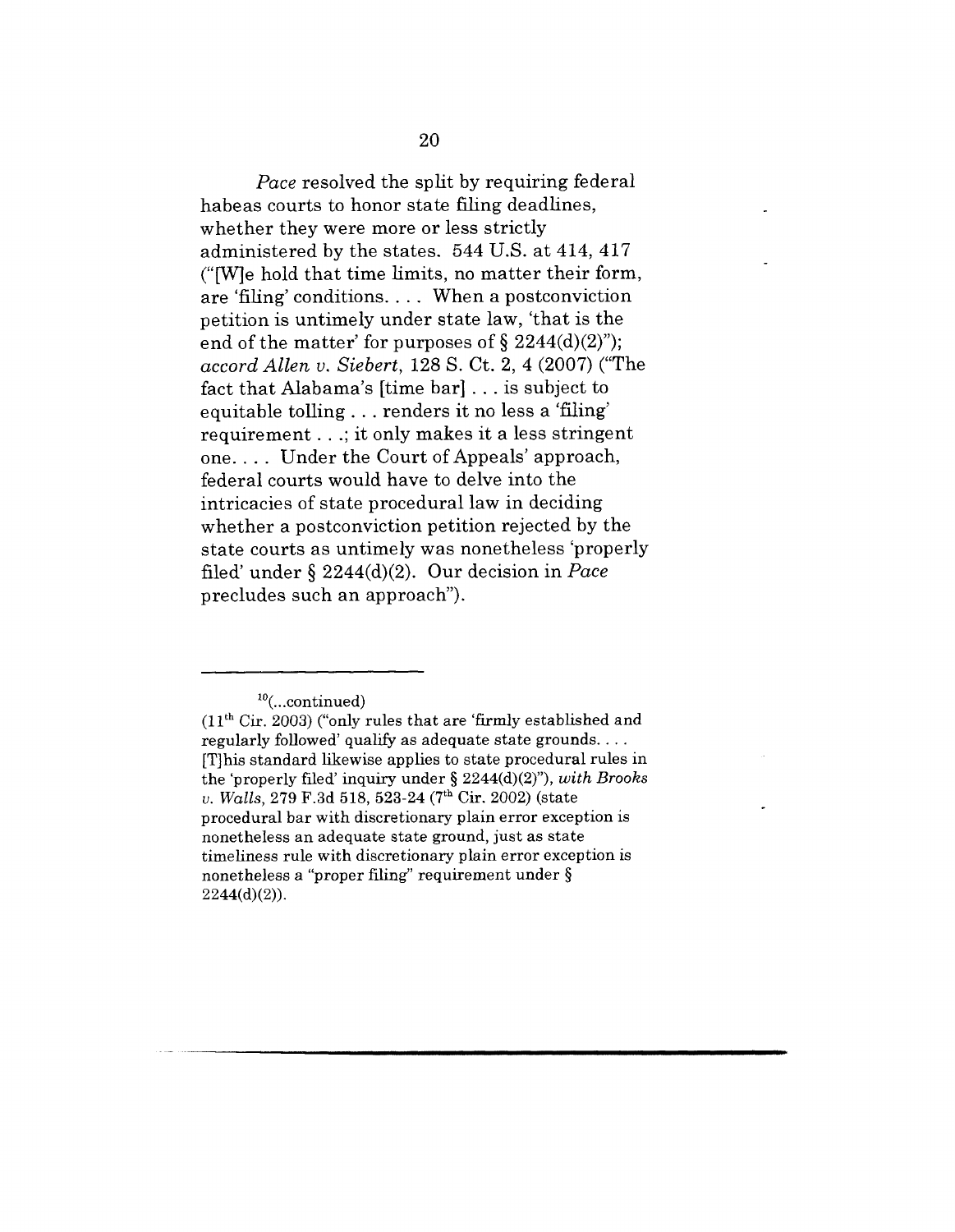This deference to state court rulings should inform federal habeas review under the adequate state grounds doctrine as well. States should not be forced to choose between strict, nondiscretionary enforcement of their procedural rules, or none at all. The ruling of the court of appeals below should be reviewed.

#### **Conclusion**

For these reasons, petitioners respectfully request this Court to grant the writ of certiorari.

*Philadelphia District Attorney's Office 3 South Penn Square Philadelphia, PA 19107* LYNNE ABRAHAM *(215) 686-5700*

 $\ddot{ }$ 

RONALD EISENBERG Deputy District Attorney *(counsel of record)* THOMAS W. DOLGENOS Chief, Federal Litigation ARNOLD GORDON 1 st Asst. District Attorney District Attorney